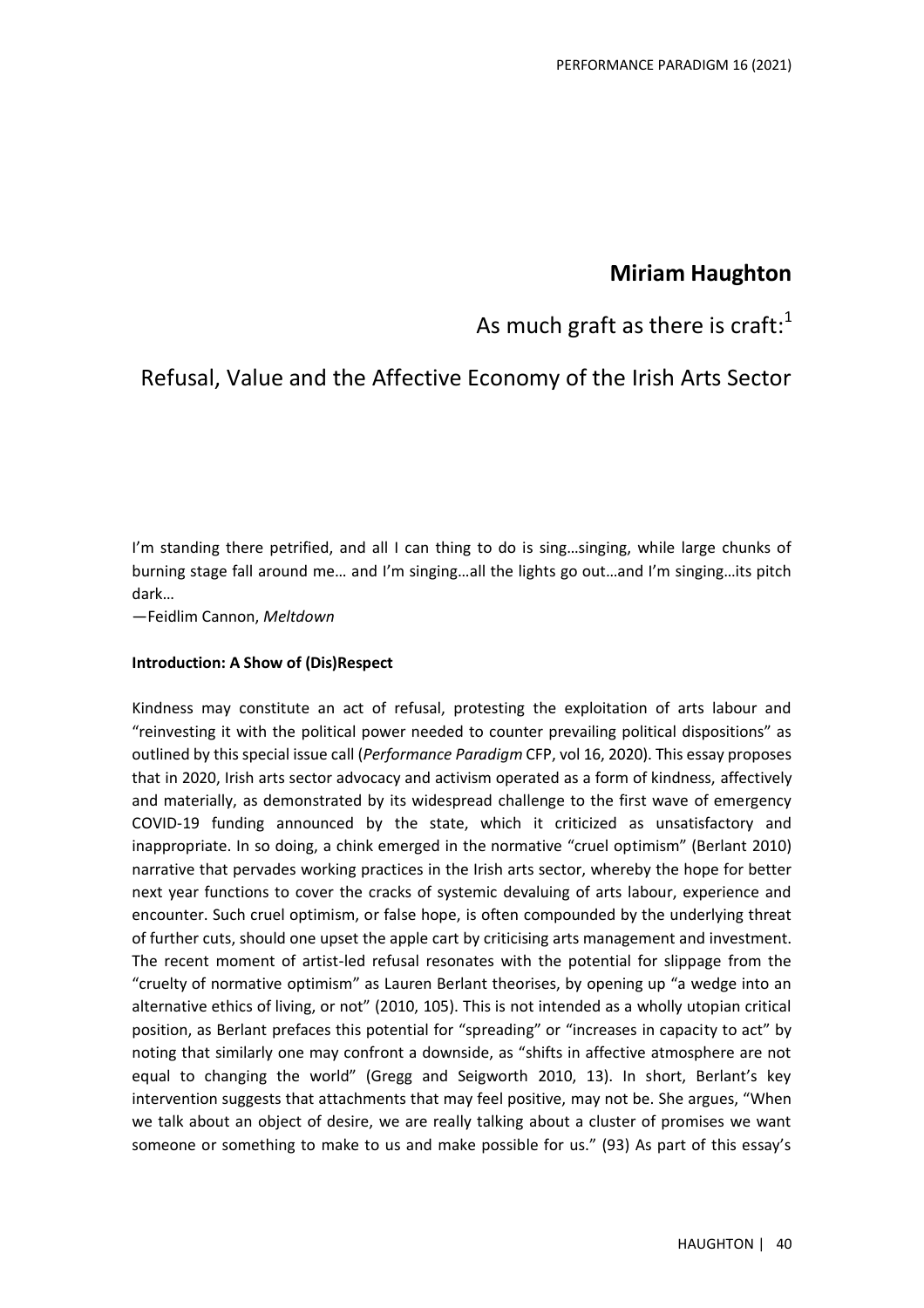analysis, Berlant's seminal insights propel critical thinking of this object(s) of desire (working in the arts in Ireland), and one's relation to it (as a worker), in terms of an endurance in the object that becomes cruel (working conditions in the arts sector), as these attachments will most likely not materialise (better working conditions).

There are historical issues underlying the arts advocacy and activism that led to calls for a boycott of the first state scheme in 2020 (UPLIFT Petition 2020), which are rooted in a plethora of contested arts policies, funding models and infrastructural capacity, particularly since the global economic crash of 2008, which devastated the Irish economy ("The Banking Crisis: A Decade On", Central Bank). In turn, this led to seismic yet arguably irrational shifts in Irish state funding to the arts sector. The arts generates more revenue that it receives via public subsidy ("General Election 2020", NCFA) and any reduction of the arts budget cannot return the Irish state to fiscal health as arts investment is so low that it would not make a meaningful difference ("Council of Europe", NCFA). Thus, there are questions concerning the economic logic for the sectoral funding cuts in recent years, which provoke heated discussions concerning how "value" is constituted and measured in decision-making. The role of "value" in political economy is a fluid discourse spanning at least 200 years, as Antonio Negri observes in his charting of its trajectory via neoclassical, colonial, capitalist, and postmodern marketplace relations. Despite its shifts and affects, Negri finds that "value" has yet to be affectively decoupled from "labour" (Negri 1999, 77). A potential rationale to justify decades of reduced arts investment is that that the work of arts labour is not valued as "work" by the leading political establishment, but more aligned with a hobby or light entertainment. As Negri declares of the value-affect dialectic in power relations "Value is thus assumed by stripping it from labour (…), stripping it, in other words, from affect" (79). In the context of Irish arts labour, the affiliation of joy, pleasure and entertainment with the arts arguably renders less visible or indeed, invisible, the labour that is essential to arts activity, "the graft" that accompanies "the craft" as *Irish Times* journalist Una Mullally coined it (2020). By this imbalance in discourse and public representation, power relations may relegate arts work as less valuable than other industries and economic activities. From this vantage point, the danger is that arts workers are valued as entertainers for social occasions, not vital workers fully participating in the nation's economic and social fabric.

This relationship between value and labour is a fraught one, reflected in Mullally's scathing critique where she declares the state's response signifies "the kind of mindset that fails to see the difference in creative output between doing a jigsaw and writing a play" (Mullally, *Irish Times* 2020). Cultural economist John O'Hagan outlines the economic, social, political and personal values inherent in a strong national artistic ecosystem in Ireland, analysing the varied arguments regarding public subsidy and the public good. In summary, he finds there are three main benefits to public spending on the arts, which are "identity and social cohesion", the development of "experimental/innovative work", and "economic spill-over effects" (2016, 251-254). Indeed, research conducted at the London School of Economics reveals that four of the top six most happiness-inducing activities are arts-related, with the remaining two being sex and exercise ("General Election 2020", NCFA). While both Irish and international research fora produce studies which find the arts are fiscally, socially and culturally productive, it remains a sector regularly exposed to reduced public spending. This suggests that the people and policies measuring "value" are working from a separate corpus of research, not aligned with the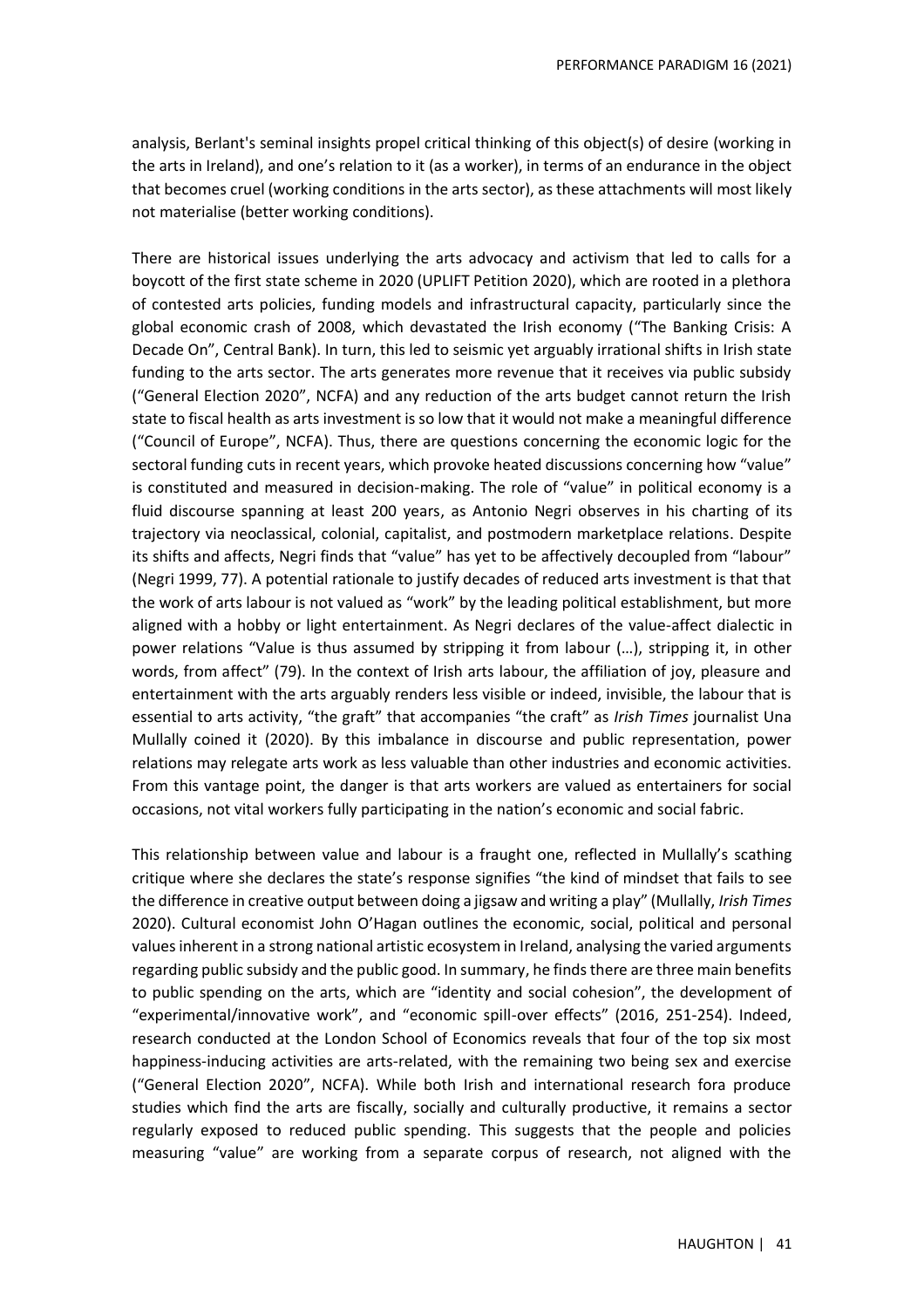conclusions asserted by O'Hagan, the LSE, and Council of Europe. Yet, it is not clear as to what other measurement systems, research, or value-systems are informing state decision-making.

Gregg and Seigworth's review of the field of affect studies observe that one of the most significant questions affect scholars confront is, "Is that a promise or a threat?" (2010, 10). In the context of this analysis, the promise is the hope that sectoral stability and opportunity will soon improve, while the threat is that it will worsen. The weaknesses within the very structural contours of the Irish arts sector crackle along gig to gig, week to week, year to year, waiting for the machinery of the sector to eventually be addressed at senior levels of governance and oversight. This tumultuous pendulum moving from the potential promise to the potential threat sets the scene for the range of material affects that result from habituated under-investment and the devaluing of artistic creation, encounter and experience, including: one's ability to create work, risk-taking in the creation of work, and the creation of work that critically reflects the full depth, innovation and complexity of experience in Ireland. This affective tightrope weighs heavy on those creating the art but is arguably less visible outside this network. Negri notes that "when we look at things from the point of view of political economy-in other words, "from above"-the theme of "value-affect" is so integrated into the macroeconomic process that it is virtually invisible. Economics ignores the problem without any recognition of difficulties" (1999, 79). What the recent tipping point in artist-led advocacy achieved is a rendering visible of arts value and arts affect, including the impact on artists and arts organizations, particularly to those "from above." However, it remains to be seen whether this increased visibility will be a temporary shift in public and politics discourse relating to the operation of the arts in Ireland, or become more regularly addressed.

This essay will capture the shifting contexts of economic dysfunction inherent in the arts sector, contextualising both historical and contemporary affective relations that propagate its relentless toxicity. It will address the various tensions at play between the state and the arts sector as reflected through an affective economy rooted in political nationalist history yet guided by contemporary global neoliberalism. Kindness, in this narrative, is the rejuvenation of community spirit and collective activity throughout the arts sector in Ireland as the sector challenged the initial support package put in place in April 2020. Furthermore, this essay will examine the response by the Irish arts sector to the state's initial response, observing its impact as a moment of reckoning in the contentious relationship between the arts sector and the modern Irish state since its inception nearly 100 years ago, a political project in which theatre artists were central to its very imagining and creation. Seigworth and Gregg note that "affect is persistent proof of a body's never less than ongoing immersion in and among the world's obstinacies and rhythms, its refusals as much as its invitations" (2010, 1). This essay argues that recent refusals by many among the arts community in Ireland to accept inadequate state support during the first wave of COVID-19 – despite the complete lockdown of the industry – initiated an urgent invitation to reflect and assess the role of the arts nationally, enabling "a wedge into an alternative ethics of living." This possibility for a more affective discourse with material shifts in arts infrastructure has gathered momentum, with the recently appointed Minister Catherine Martin in June 2020 introducing sweeping changes to policy, support and essentially, metrics of value which oversee the management of the arts sector, which I will outline in the latter half of this essay. Thus, the refusal was affective in a particularly generative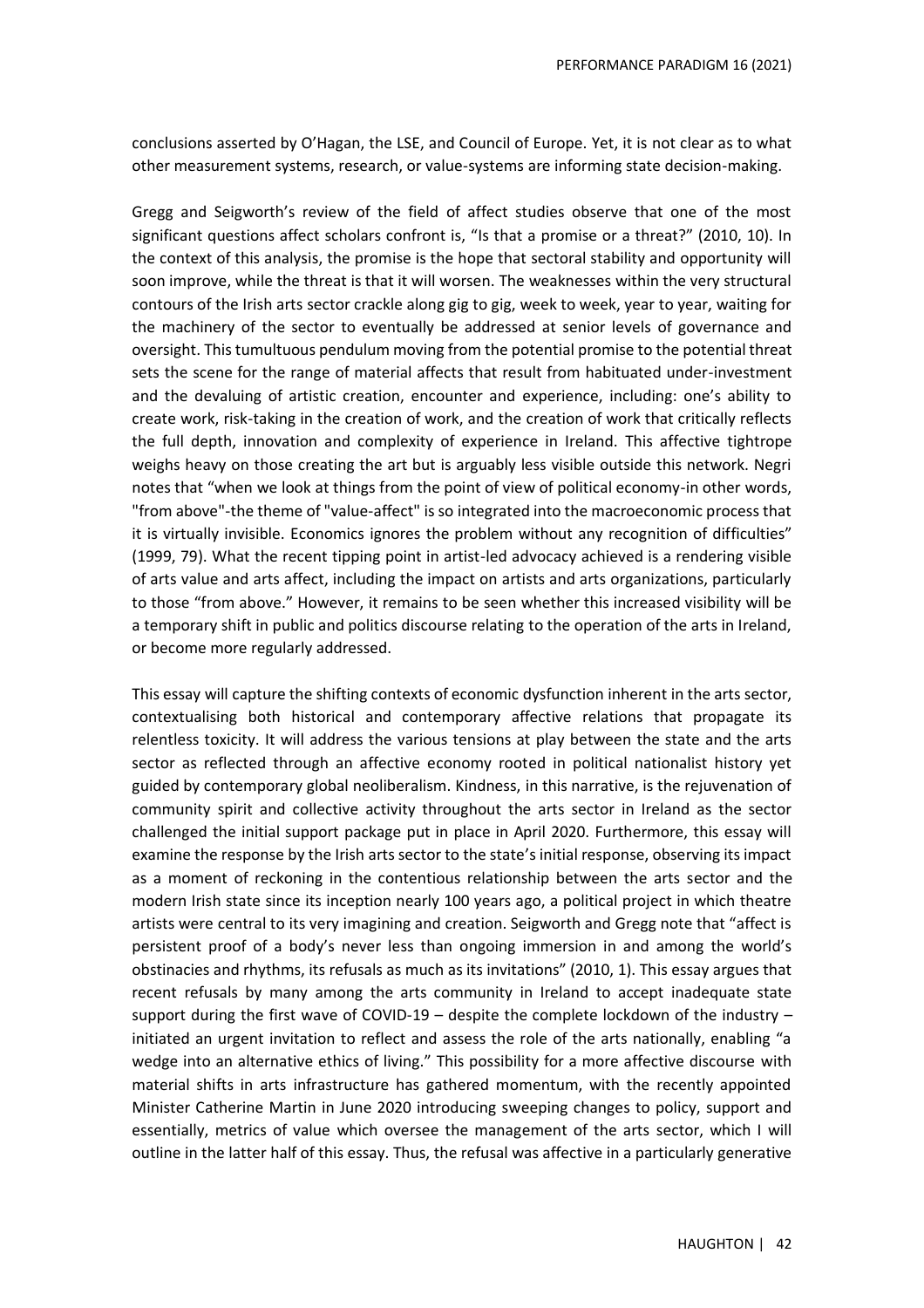manner; it illuminated the habituated discrediting of arts labour, it prompted a revitalised space for debate pertaining to the role and impact of the arts personally, culturally and economically, and it tightened the multidisciplinary channels of industry solidarity and activism – which manifest as "kindness" personally and professionally – that were less in tune before the COVID crisis.

In particular, I open this essay quoting Brokentalkers' online performance *Meltdown* as it so effectively captures the state of play; the widespread despair pervading the arts community at this point of crisis. The performance however, does not create or further the despair. Its particular potency is in the confrontation of the collective difficult reality faced by the arts sector, and the need to articulate this difficulty without fear of reprisal or professional disadvantage. The wider affective power of *Meltdown* signals the roots of revolt, which arguably begin in such humble contexts; two friends having a conversation regarding a problematic situation that requires intervention. *Meltdown* will be analysed further at different points in this study, informed by collective arts advocacy throughout Ireland led by the voluntary collective, the National Campaign for the Arts (NCFA). The essay considers how these events operated not only as performances and actions in and of themselves but functioned as expressions of kindness and hope for the wider arts community. This, in turn, unites those artist and organisations more securely, providing some sense of stability in a world devoid of certainty. However, the affect of hope and kindness in this context will be examined critically, while further context on the recent state of the arts sector throughout the twentieth and twenty-first centuries must be outlined to preface the scope and impact of the contemporary affective economy of the arts sector in Ireland.

### **A Burning Irish Stage in the 21st Century**

For many artists, arts organizations and audiences, Feidlim Cannon's analogy of a burning stage falling around those who remain performing is deeply cutting, yet resonant. However, COVID-19 did not start the fire. The embers were lit in years and decades previous, with the pandemic of recent months propelling those embers into a wildfire spiralling out of control. Throughout the "lost decade" (O'Toole 2018) since the 2008 crash, public services in the main were most brutally "restructured" while emigration of the youth, or the "brain drain", sky rocketed once more. In short, the modern 26-county state of Ireland and the six-county state of the North of Ireland (which remains part of the UK) are familiar with poverty, loss, trauma and crisis as part of both living memory and the historical past. However, this history of crisis is most often characterised a collective experience and a "national" history, though any discourse of nationhood in the Irish context is subject to unresolved tensions. In contrast, this most recent period of national financial difficulty has drawn a dichotomous line in terms of what industries the state deems worthy of protection and what may be sacrificed. These decisions challenge the very concept and practice of community, unity and solidarity among society. As highlighted already, these decisions do not respond to leading economic metrics or research, and in fact, extracts from the economy, as the arts generates more economic revenues than it receives in public funding. One must ask, what concepts of worth and value are adopted by the political establishment and what models of fiscal management are being applied?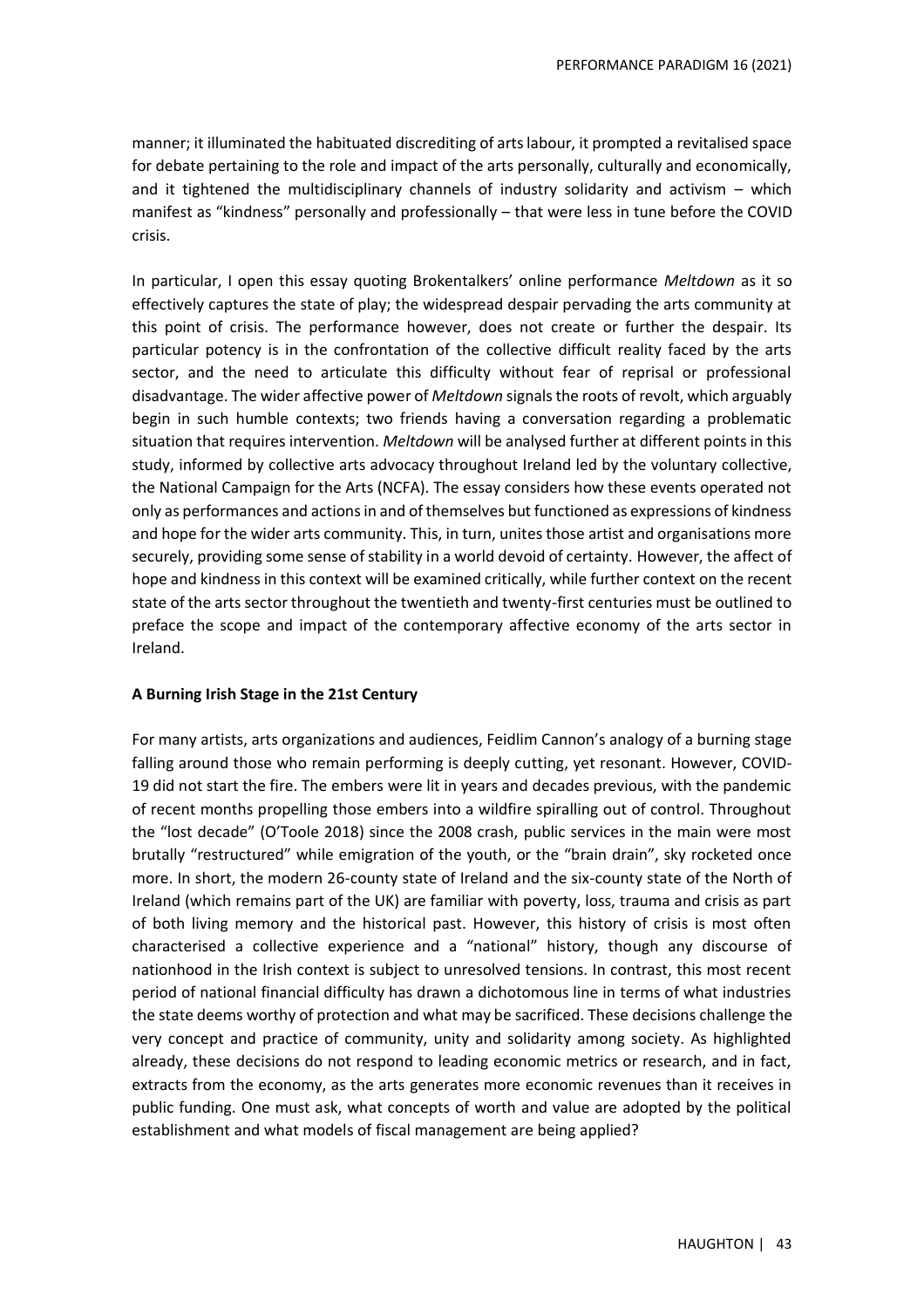COVID-19 is the scenic backdrop to this ongoing tumultuous relationship between the state and the arts. On 3rd April 2020, the Irish Minister for Culture, Heritage and the Gaeltacht at the time, Josepha Madigan, announced a COVID-19 emergency support of €1 million for the arts sector to produce online content to "support the artistic and cultural life of the nation at this difficult time – with a particular focus on wellbeing through personal and community creativity" (Department of the Taoiseach 2020). In total, one scheme administered by the Arts Council would repurpose €500,000 of existing Arts Council monies with an equal amount from the Department of Culture, to provide grants of €3,000 to 330 artists as one-off payment. Acceptance of this "COVID-19 Crisis Response Award" would prohibit artists from accessing social welfare payments including the Pandemic Unemployment Payment (PUP) of €350 a week (which over the course of the first lockdown of 12 weeks comes to €4,200, and further lockdowns extending into 2021, amounts to significantly more). Furthermore, artists would not have access to regular business support monies, such as financing available from Enterprise Ireland. Thus, if an artist was to accept this award, they would not be able to access future social welfare payments throughout the various levels of lockdown and restricted movements, and, the payment would be made to an individual and would not support any organisational overheads. The second initiative, to be administered by Culture Ireland, was called "Ireland Performs", similar to "Canada Performs", where artists could create content to be streamed on Facebook. This award privileged those who perform, signalling an absence of planning for those who work as designers, technicians, carpenters, electricians, front of house staff, cleaners, company accountants and so on. It was only relevant to those with sufficient digital skills or those whose work was suitable to be hosted by an online platform for an online audience at short notice – in a country where broadband and high-speed WIFI is only reliable in main urban areas. Hence, these awards made it abundantly clear that the Ministry did not understand the basic functionality of the arts ecosystem in day-to-day practice. These announcements were made as the devastating blow of the pandemic was becoming increasingly clear.

Artists and arts organisations responded to the package swiftly, with many choosing to boycott the scheme to highlight the contentious logistical issues and political ideologies its very design reflected. Thisispopbaby, a leading performance and events company, released a statement calling for "a rejection of the frenzied fetishization of 'productivity' and 'output' in this time of global catastrophe" urging the arts community to "use this period to focus on family and community, and to reflect, process and nourish. And when you are ready, and only then, to begin to think about the art that you are compelled to make." (Thisispopbaby statement, 6 April 2020). The NCFA responded that the package "goes nowhere near addressing the fears and concerns of the arts community in Ireland", providing points of comparison: "Other countries have rolled out significant supports for artists in these challenging times (e.g. Germany €50 Billion, Arts Council England £160 Million, Arts Council Wales £7 Million)" (NCFA 2020). Independent TD (MP) Catherine Connolly declared that the government's arts package reminded her of the condition of "cognitive dissonance", explaining it as "the state of having inconsistent thoughts, beliefs or attitudes particularly in relation to behaviour. So we treasure the arts – and we certainly treasure them on a national basis and international – but then practically we give them very little" (Connolly 2020).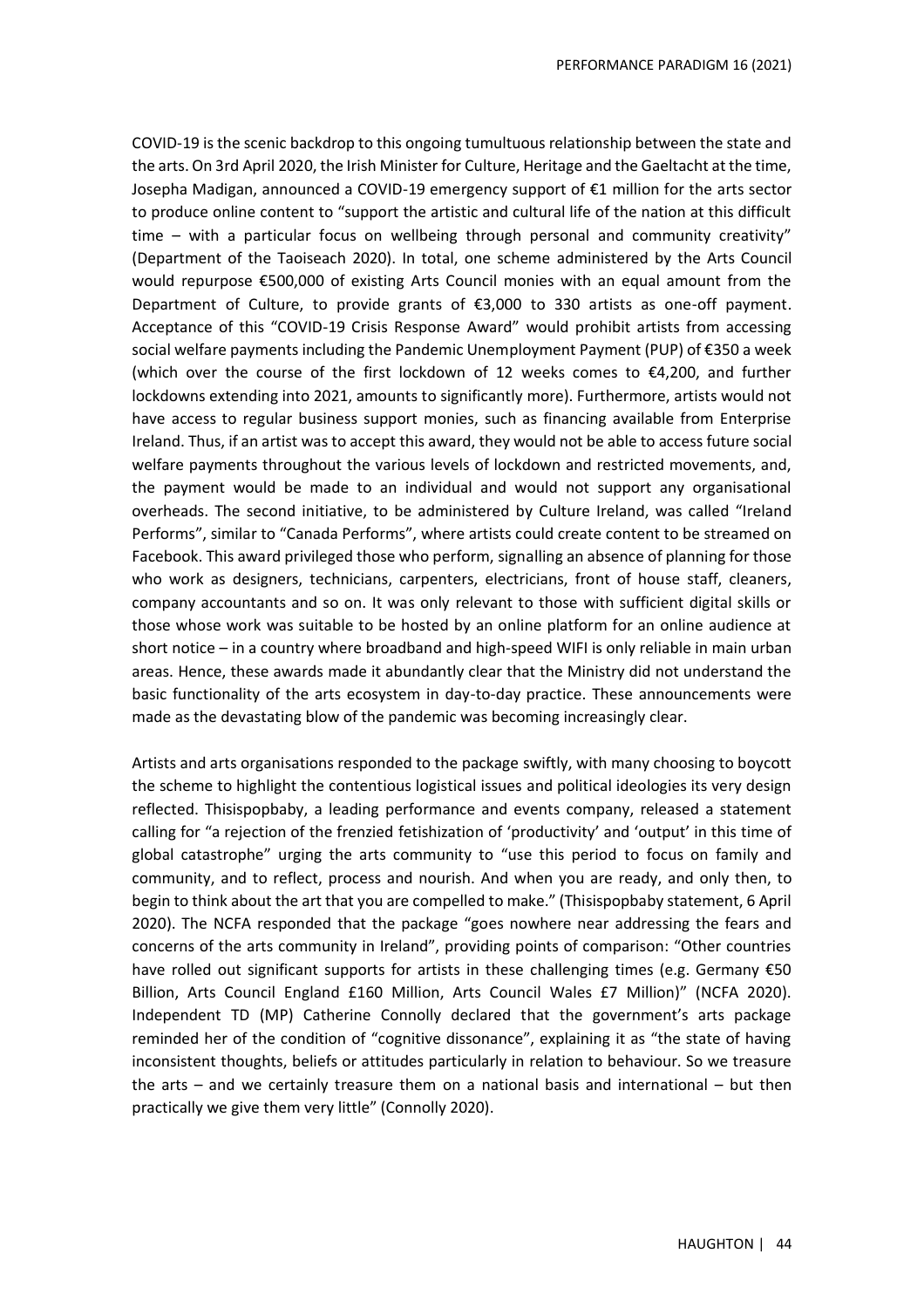Brokentalkers, a leading theatre and performance company in Ireland that works with community casts, developed *Meltdown* (2020) as part of the Project Arts Centre's "Future Forecast" programme during this time. In short, this online performance captured the personal and professional tug of war and affective anxieties between the immediacy of needing a pay check, a growing sense of fear concerning one's future livelihood, a desire to publicly oppose such an ineffective support scheme, anxiety regarding the potential repercussions of challenging the dominant power structures in place, and an overriding feeling of vulnerability and isolation, significantly exacerbated by the widespread belief in the entire sector being abandoned by the state. Brokentalkers are well-established in navigating testimonies and life experiences of vulnerable individuals and groups as part of their artistic mission and dramaturgical oeuvre. The company regularly explore the multiple perspectives, affects, and politics of complex situations that defy neat resolutions or conclusions. However, artistic directors Gary Keegan and Feidlim Cannon are usually the artists leading a process that focuses on the other stakeholders involved in the production. While they often perform as themselves in their work, their main focus is the performative encounter that emerges from ethnographic research and performances by "real" people. Their cross-disciplinary work has involved working with medics, sociologists, historians, institutional abuse survivors, community groups, and more throughout their 19-year company history, and they have performed in over 20 countries. Some of these people may appear on stage and others directly inform the narrative and design that underpins the final production. Their past performances have drawn on their own memories of traumatic childhood experiences, but the performances always remained more focused on exploring something or someone else, such as the abuse in the Artane Industrial School in *The Blue Boy* (2011), the longterm and intergenerational impacts of family grief in *Have I No Mouth* (2012), and the realities of Irish prison experience in *The Examination* (2019).

*Meltdown* is distinct in that it is about their personal and professional lives now. This time, they do not riff off personal memories as a portal into a wider collective or individual experience. The performance is about their own personal vulnerability, struggle, fear, anxiety, depression, anger and shame, which is not caused by COVID-19, but rather, rendered more acutely visible and collectively affective as a result of it. In so doing, they support a conversation among artists nationally at this time of crisis, offering a glimpse into the vulnerability of artistic livelihoods and wellbeing in a country that regularly devalues the arts sector operationally, yet relies on it promotionally. At that crucial moment, they performed a radical act of kindness to their associates, peers and audiences. They said the things that many are afraid to say for fear of consequences. They acknowledged that regardless of almost two decades of professional success and international standing, they remain financially precarious and fearful for the future. *Meltdown* deftly acknowledges the multiple and conflicting issues inherent in the contemporary relationship between the arts sector and the state in Ireland, and in so doing, allows themselves, their company associates, and their families to be vulnerable through such personal exposure. Their experience reflects many artists in Ireland today. By voicing these issues in their positions as leading established artists in Ireland and internationally, the experiences of many younger artists or less experienced artists were also acknowledged as resonant of the same risks and challenges, but who do not yet possess the same profile and potential audience reach.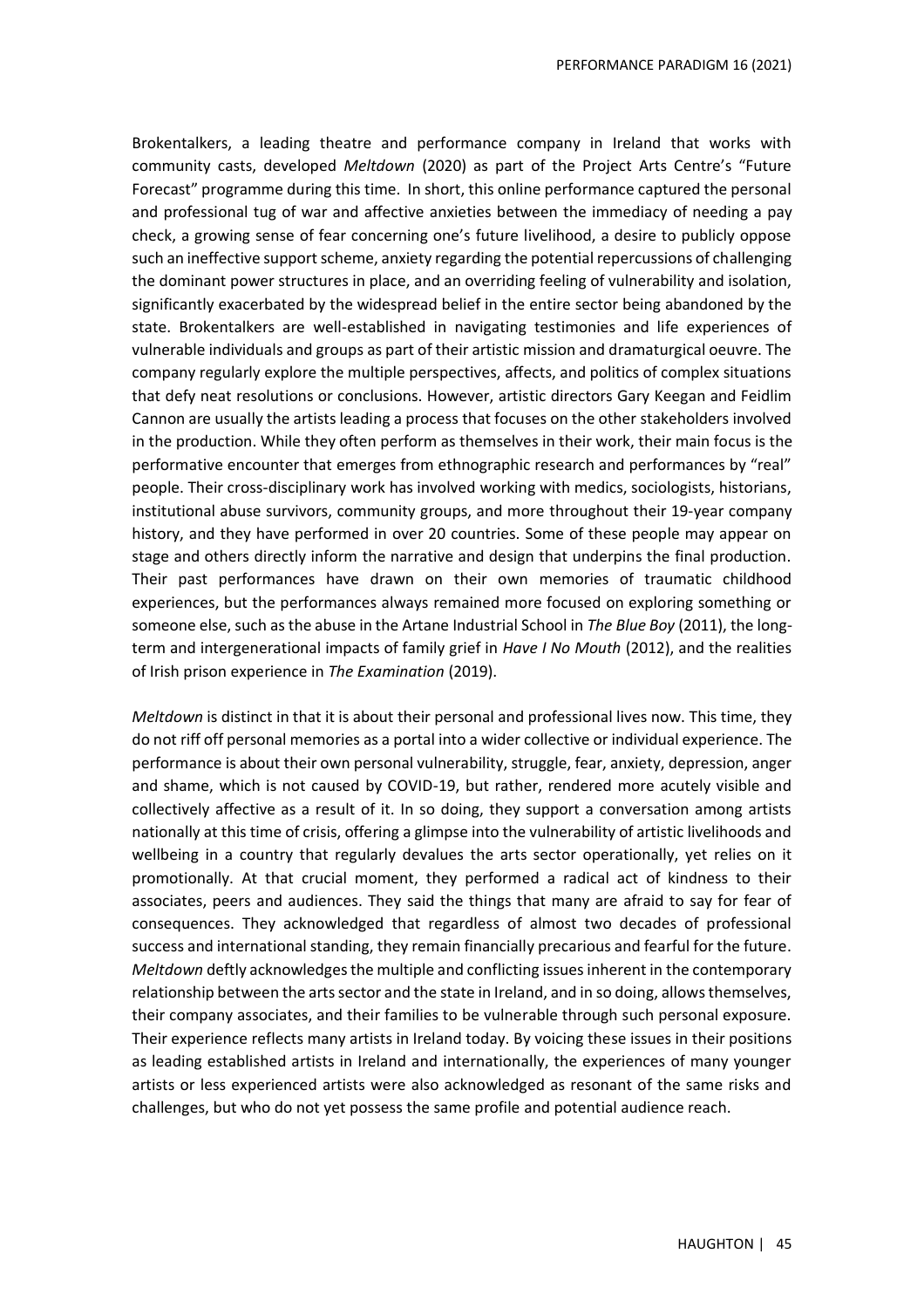In Ireland, it is rare to see two white heterosexual professionally successful men discuss the pressures they are under domestically due to their caring responsibilities. Perhaps this is a conscious decision by Cannon and Keegan to acknowledge the pressures many women face all the time, irrespective of a pandemic; pressure which is rarely diffused or attended to as a national priority. *Meltdown* was theatrical, depressing, uplifting, solidarity-forming, complex, nuanced and empathetic; it became a touchstone for the sector to gather, identify, and harness community spirit at a time when the physical practice of community was under attack. In this, it provided both kindness and hope to the wider community – but not false hope or cruel optimism - and became part of a rejuvenated momentum in the work of national advocacy for the arts in Ireland, which fortunately, has yielded much positive action since the initial government announcement on 3 April 2020.

#### **Playing Along: Wearing the Green Jersey**

It is rare for any generation to experience two major recessions of both national and global consequence within the same decade, and yet, that is where communities of 2020 now find themselves. The crash of 2008 staggered into uneven recovery by 2013, and the current recession in Ireland was formally announced in September 2020, provoked by the economic damage of COVID-19. For the arts sector, by early 2020 (pre-COVID), state funding had still not returned to pre-2008 levels. How does this inform the operational and aspirational nature of artists and arts organisations? The arts sector maintains a long history of presence and activity that has created meaning artistically and harnessed community in Ireland throughout colonization, civil war and economic hardship. National funding calls often tap into this history, such as with the "Decade of Centenaries" (DoC), ensuring the state's political agenda for international diplomacy, trade and profile is enhanced by its excellence in cultural production. Consequently, the last decade, and indeed the "lost decade", witnessed a sustained artistic interrogation of Irishness, nationhood, citizenship, inclusivity, memory and remembrance culture, partly as a result of the DoC programme funding and partly from a deeply embedded artistic tradition that engages with national identity formation and expression. Arts events and activities that promote an idealised narrative of Ireland can be interpreted cynically at times as "wearing the green jersey." This metaphor is considered applicable to any activity that is supportive of the national interest, most commonly identified by association with a positive narrative of nationhood. Green jerseyism is regularly critiqued for operating as a default position to defend financial misconduct at national levels, more cynically referred to as "Ireland Inc" (Taylor 2016). More recently, "wearing the green jersey" has dovetailed to an extent with the popular concept of "soft power" as theorised by Joseph Nye, whereby the cultural heritage and narrative of nationhood can be convincing rather than coercive in global relations in the pursuit of trade, influence, and international concerns (Li 2018). Yet the role of the arts in contributing to the national interest and elevating the national profile on the global stage runs much deeper than photo opportunities with U2's Bono, Barack Obama drinking a pint of Guinness at the home of his ancestors, or St Patrick Day parades around the world.

Kindness, hope and the affective economy of the Irish arts sector is deeply, politically embroiled in the very concept and call of nationhood. This relationship between the arts and nationhood constitutes a central dynamic in this affective economy, creating a narrative that the arts in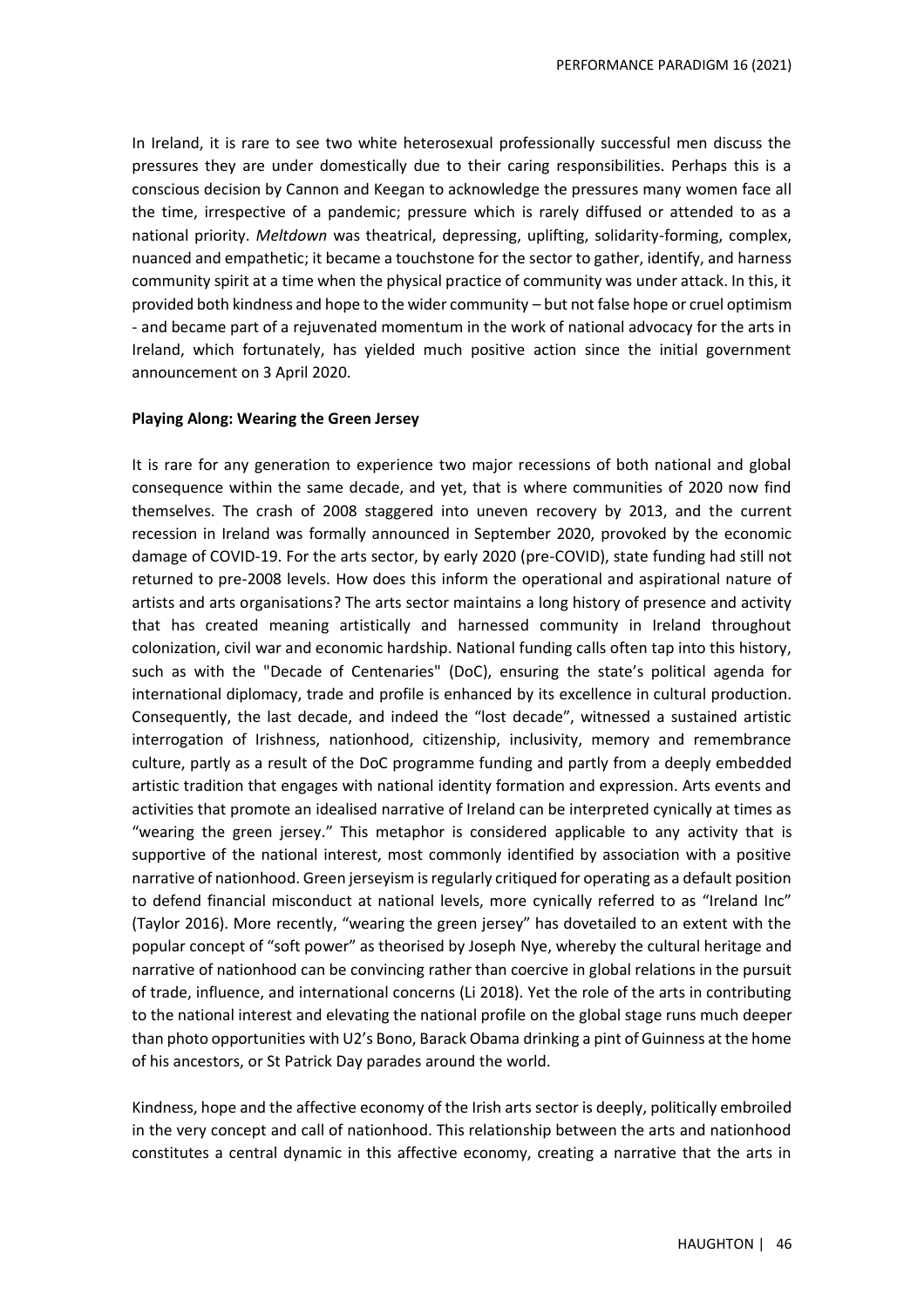Ireland operate as a significant vehicle for ideological engagement and political possibility, and consequently, are inextricably linked to how Irish communities conceive of their independence from British imperialism. As a postcolonial state, the narrative of nationhood remains unresolved, as the island has been split into two states, Ireland and Northern Ireland, since 1921- 22. Brexit, COVID-19, and parochial politics dominate the daily news cycle. Consequently, the concept and narrative of nationhood remains in an anticipatory state, waiting anxiously for change on the cusp of its centenary. Therefore, this narrative of nationhood, in spite of decades of globalisation, remains potently affective in expressions of self, community, history and culture, rendered visible through the arts and indeed, materially produced by artistic encounters, experiences and provocations.

Thus, the affective economy of the Irish arts sector is deeply personal and political at its core, fundamentally linked to a history of national identity formation and regularly spurred on by this heightened political impact. Yet, arguably, the arts sector is simultaneously hindered by this historical and political lineage, as the power apparatuses of nationhood become eclipsed by global neoliberalism. Is the power of the past potentially masking the realities of the present? Do artists and arts organisations believe that the state will eventually appropriately support arts infrastructure through public funds in the future, because of this affective historical relationship? The state's value system is currently led by wealth accumulation for the few at the expense of the many, most evidently reflected in the extraordinary power and privilege of multinationals and corporate interests. Consequently, the aims and objectives of the contemporary state are at odds with the aims and objectives of its arts sector.

### **Hope, Kindness and the Affective Economy in Ireland**

In *Hope in An Age of Anxiety*, authors Anthony Scioli and Henry B. Biller chart how such a convergence of change and crisis confronts generations historically. Amidst the darkness and the despair, their research suggests there is also light. This convergence may illuminate new spaces; those that intersect culture, psychology, society, and politics, provoking imaginative possibilities to rejuvenate future trajectories. The arts are always central to this move from fear to hope; leading the very sense of possibility, openness and faith as part of an affective economy that is required for significant and meaningful change. Yet, one must ask what role do hope and kindness play in this affective economy and is it kind to support the hope for better times ahead? Or can one perform a more affective radical kindness by asserting a clear act of refusal that life as we know it cannot continue as it did pre-COVID-19? Why return to a broken system? In this regard, Berlant's theorisation of "cruel optimism" usefully elucidates how one may remain attached to future promises of a better life regardless of a litany of hard facts that suggest otherwise. Berlant details:

"Cruel optimism" names a relation of attachment to compromised conditions of possibility whose realization is discovered either to be impossible, sheer fantasy, or too possible, and toxic. What's cruel about these attachments, and not merely inconvenient or tragic, is that the subject who have x in their lives might not well endure the loss of their object or scene of desire, even though its presence threatens their well-being; because whatever the content of the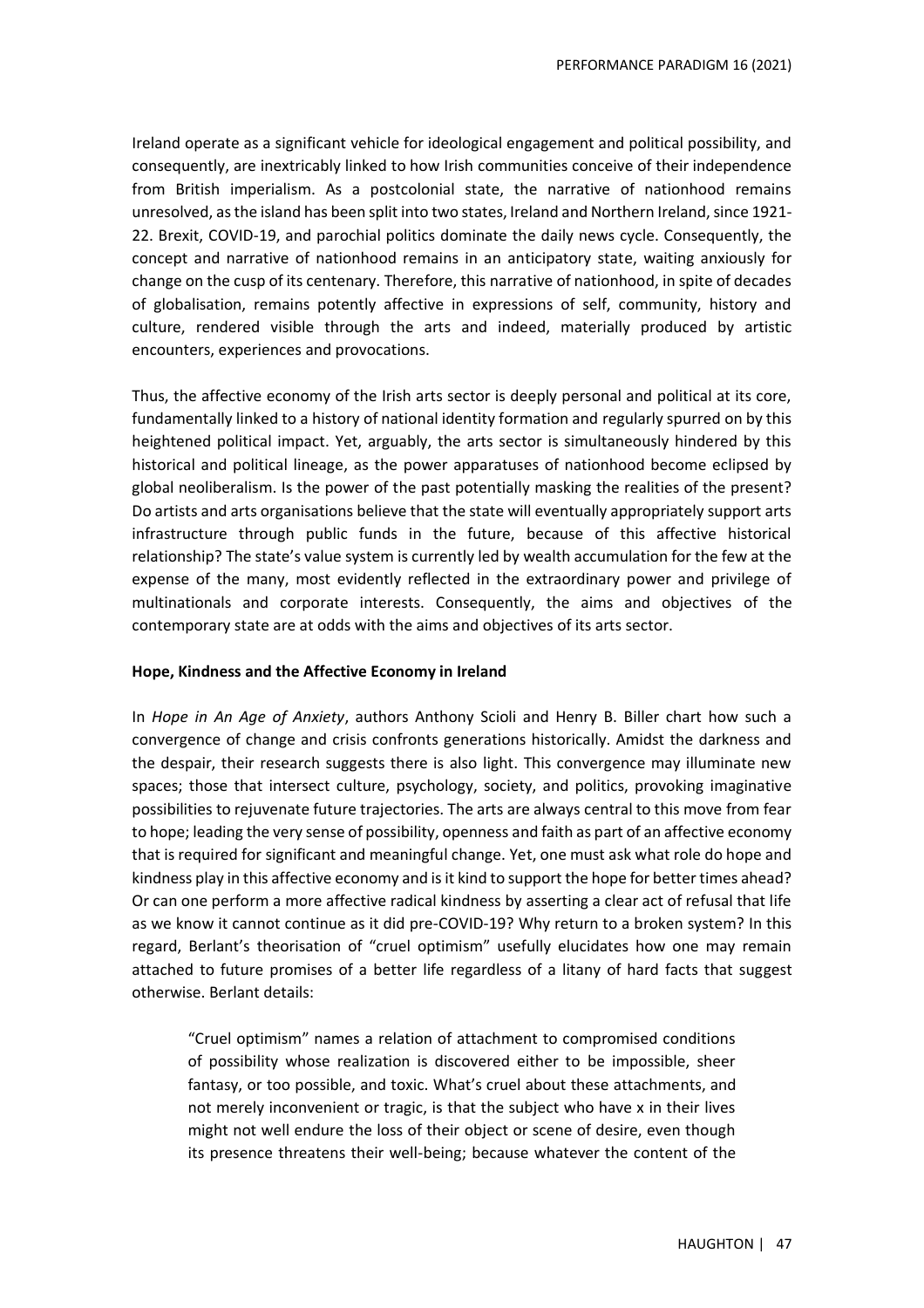attachment is, the continuity of the form of it provides something of the continuity of the subject's sense of what it means to keep on living on and to look forward to being in the world. (94)

While the economic crash of the early noughties felt like a "meltdown" to borrow from Brokentalkers, from which we would eventually recover, in hindsight, American arts producer Kenneth Foster considers it the starting position for a seismic shift in global economics, politics, and of course, arts and cultural production. According to Foster, this is not a difficult state of play that we must navigate for a limited period of time. Rather, this is a fundamental paradigm shift in the global order. Foster asserts:

From this vantage point, ten years later, the recession of 2007-2009 seems more than ever as the outward manifestation of a profound societal change that actually has been occurring for some time and that we can no longer ignore as just "the evolving world." Those of us working in the world of arts organizations are facing critical questions, not just of structure and economic survival, but of purpose and meaning. What role can, should and will the arts play in our unpredictable and changing new world? What will it take to sustain our organizations and our communities through this epochal shift? What does the future hold for us? (2018: xiii)

These are the questions that the arts sector must debate with state and society. New shared understandings of the cultural and economic value of the arts sector must emerge for any hope of renewal or sustainable practice. For this to occur, there is a clear dependence on leadership from within the state to reassess the value of the arts sector. As this essay will discuss further on, the most recent change in government (as of June 2020) has produced a cautious note of optimism among the arts sector. On optimism however, one must be critically attuned to how it can operate in suspect ways. As Berlant suggests, the habit of hope can provide a personal reassurance in the short term while further cementing a toxic pattern best avoided:

[...] it is what tells you that you are really most at home in yourself bathed by emotions you can always recognize and that whatever material harshness you live is not the real, but an accident that you have to clean up after, which will be more pleasant if you whistle while you work (2010, 104).

From Berlant's perspective, one could point to the parallels between the work of the arts and the operation of optimism as a parallel to hope. The arts produce meaning for others, but also generate meaning for those involved in its production. Finding meaning and making meaning are inherent to artistic experience. The affect of this experience cannot be quantified, but one can argue that it will bear an organic interior relation to feelings of optimism and hope. Foster speaks to this as he reflects on the economic arguments for the arts he has encountered over three decades of arts management in the US:

As arts organizations, our core reason to exist is to provide meaning for ourselves and the world in which we operate. It is not to create jobs. It is not to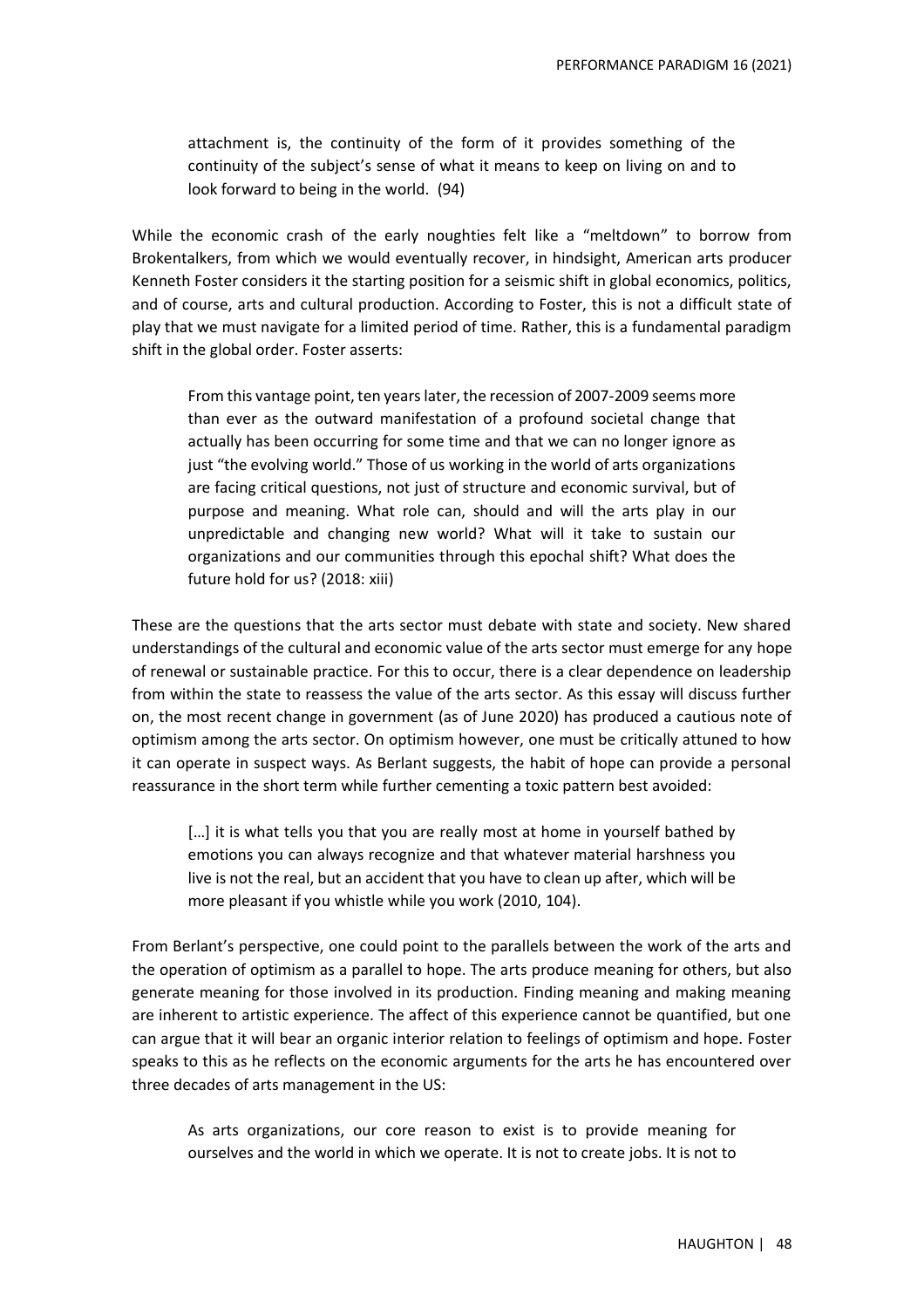build beautiful buildings that revitalize downtowns. It is not to provide social status, generate profits, build endowments or have a string of deficit free fiscal years. It is not to organize or proselytize for a political agenda. And it is surely not to create art for art's sake, however one interprets that phrase. These might be laudable by products of the work we do. But it is not why the arts exist. Art exists to create meaning for individuals, communities and societies. Arts organizations exist to make sure that this happens. (Foster 2018, xiv)

However, applying Berlant and Foster's thinking here, what one now must consider is the point at which the affect of meaning one may experience from working in the arts entices one to remain working in a sector that has become deeply precarious and exploitative. Does the affective encounter of artistic work, consciously or unconsciously, hinder arts workers from contesting sectoral grievances? I regularly see medics, teachers and police organize strikes as one method of forcing the state to enter into a dialogue concerning the very operational mechanisms of their sector, and how those mechanisms affect those workers. Since 2011, strikes, work to rule, and other strategies emerge as annual events in Ireland, ensuring the industry and worker interests remain on a state agenda, and indeed, the value of those sectors remain centralised in public discourse and political debate. In relation to the arts sector in Ireland, I have seen very modest engagement at that level until recently, as a result of performances such as *Meltdown*, work by the NCFA, and the change in government. Inevitably, there may be micro and macro encounters occurring behind the scenes which are not foregrounded in regular media coverage, and yet, without the visibility of any such sustained dialogue to the wider community, how can one interpret the value of the arts by the state as anything other than modest?

If one is waiting for the situation to improve as a result of future promises, one is less inclined to challenge the system in the present. Such promises may prevent workers from leaving the sector and seeking better opportunities elsewhere as they invest their time, skill, labour, and personal feeling that in the next budget, the next government, or the next funding call, the state of the arts will improve. Does hope, thus, operate as a vehicle for cruel optimism to gather pace in the affective economy of the Irish arts sector? Is hope, or false hope, encouraging workers and communities to attach themselves to "conditions of possibility", even though, as Berlant suggest, "its presence threatens their well-being", influencing to a large extent "the subject's sense of what it means to keep on living on" in this way? If so, what does radical kindness look like for the arts?

Working in the arts in Ireland for the vast majority represents a precarious condition of employment which by consequence, regularly impacts one's personal life and general wellbeing. Theatre Forum is an all-island body that provides training, advocacy and support to ensure a sustainable future in theatre and the arts. Their recent report into 'Pay and Conditions in the Performing Arts in 2018', evidence that many working artists earn less than minimum wage. They note that "While the CSO Labour Costs bulletin at the end of 2018 indicate that while economic recovery is benefiting most sectors, both the Accommodation & food and Arts & entertainment sectors continue to fall further and further behind" (Theatre Forum 2018). This 'recovery' for the arts sector is further scrutinised by theatre scholar Emer O'Toole, who has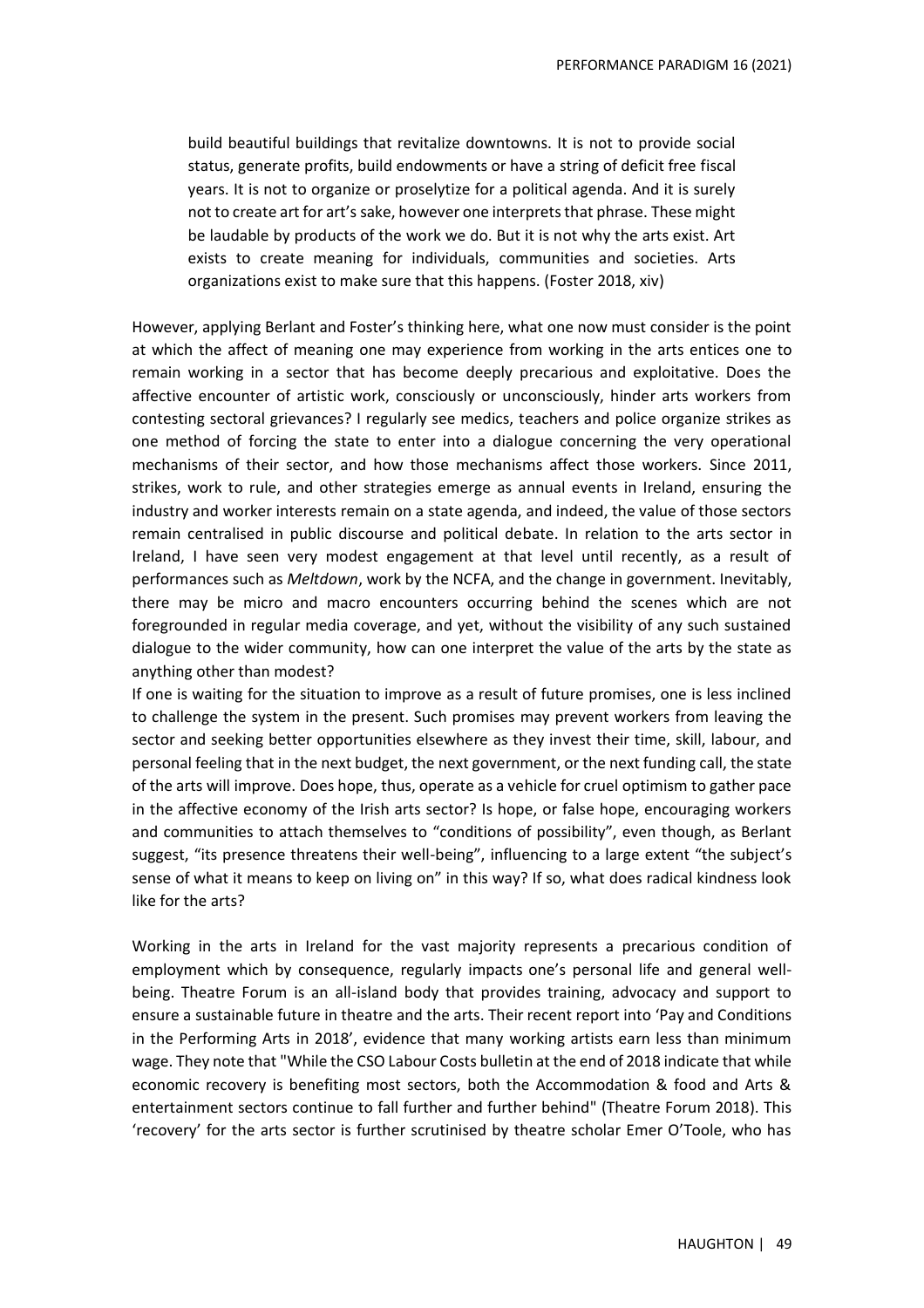reviewed six consecutive years of drastic cuts in the Arts Council budget from 2009, mirrored by reduced budgets at local authorities nationally (O'Toole 2019):

If one calculates arts council funding as a percentage of GDP […], 'recovery' era Ireland is considerably less supportive of the arts than Ireland before the boom, when it was considered a comparatively poor European Union country. Furthermore, according to Council of Europe figures from 2000 to 2015, Ireland's arts and culture expenditure was more than four times below the European average during this period. It is certainly time for a national conversation about how and why Ireland values art. (368-9)

COVID-19 has brought the economic livelihood of the state and the arts sector to the cliff edge at the same time, forcing a conversation regarding survival and sustainability. This conversation must address 'the lost decade' in addition to decades of inconsistent fiscal policy regarding the arts. The impact of these issues is the subject matter of *Meltdown*.

### **'I can't play along…':** *Meltdown*

I am personally convinced that participation in cultural and creative activity drives personal development and increases wellbeing. Wellbeing is what we all need to talk about now – the arts and creativity are instruments that we must use to a greater extent than ever before. The creative industries are not just important in themselves but also because they connect arts and culture to economic activity and social wellbeing. (Pascal Donohue, Minister for Finance, Statement 3 April 2020)

As evident from the (then) Finance Minister's statement in April 2020, the state's perspective determines the arts' primary value is constituted as "instruments" to use in the economic interests of the country, particularly in the enhancement of "wellbeing", a phrase regularly involved in the neoliberal economy as a vehicle to sell suspect remedies to an increasingly individualistic society in constant need of improvement. This position is in stark contrast with the message at the centre of Foster's statement detailed previously, that as an arts sector "our core reason to exist is to provide meaning for ourselves and the world in which we operate." Read together, these vastly distinctive and frankly oppositional positions tell us that the arts exist on a spectrum of interpretation regarding their role, function, value, and impact in contemporary western societies. At one end of this spectrum is the position of Foster, and the other, the contemporary Irish state. One cannot assume there is agreement or mutual understanding that bridges these various perspectives, and a major task for the future is to initiate a robust dialogue that might identify mutual terrain or future possibilities for a stronger arts ecosystem. Both these perspectives highlight a managerial focus; Foster as an arts manager for over 30 years in the US, and Donohue as the Finance Minister in Ireland. While their perspectives differ radically, both positions are designed to measure income, expenditure, participation, and consumption. *Meltdown* captures the voices of the artists and those working in the arts sector, and the affective toil these commercial systems of measurement and management can result in, powerfully expressed by Cannon: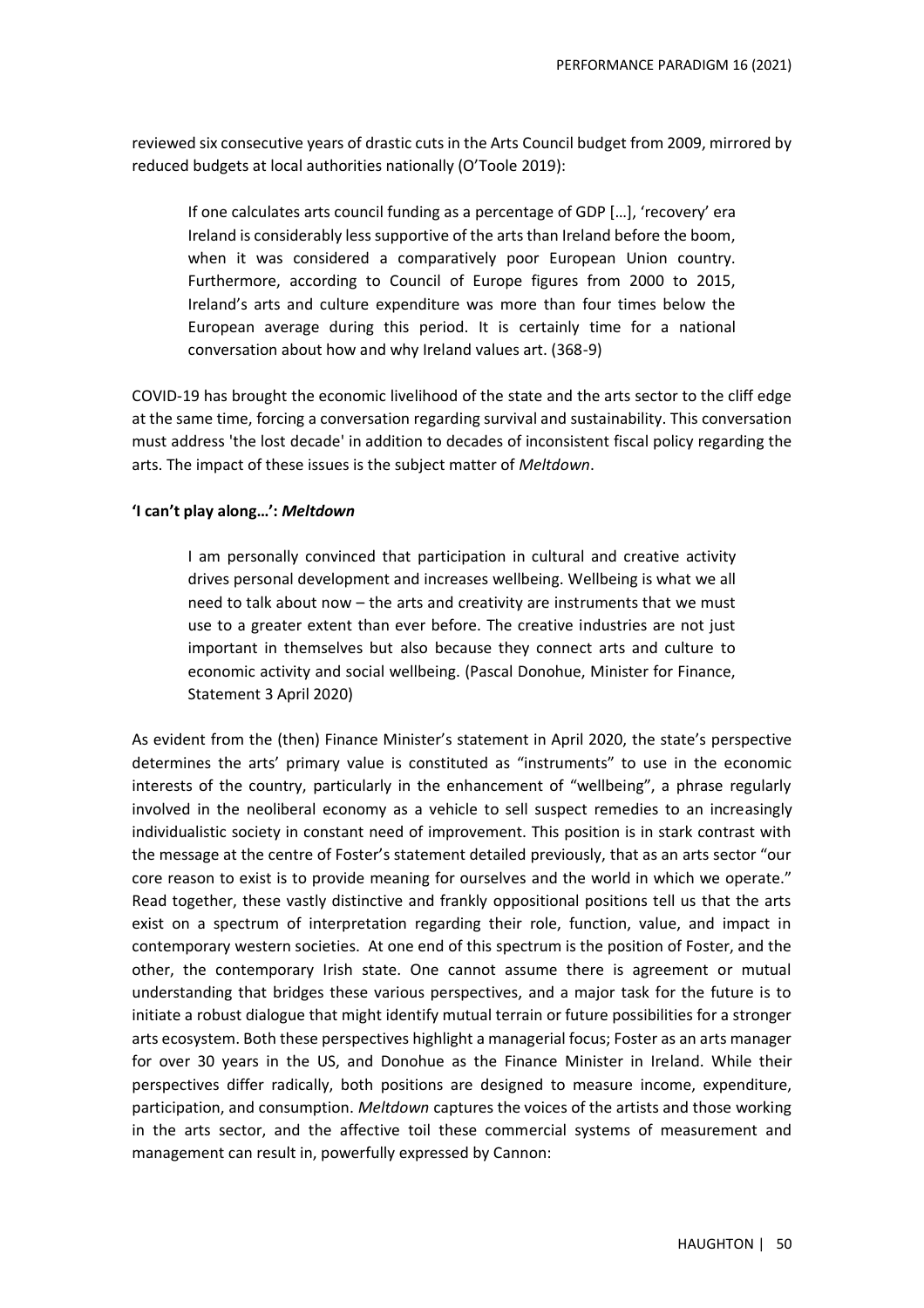I can't do this anymore actually…play along…the act that we're expected to put on…that we should trust them…them…them…the people in power, the government…the same shite for the last 10 years, we value you, we see you, we hear you, we will do right by you…just not right now, next year…just let us into your photograph there, just let us quote your poem, just let us leverage your art to promote the country abroad…we just keep going, keep going, and they know we'll keep going… (Feidlim Cannon, *Meltdown*)

When Cannon declares he can't do this [make art] *anymore*, what is signified for the arts community in Ireland is that he is referring to the intergenerational arts crisis of recent decades, in addition to the COVID-19 crisis. In short, he cannot continue to invest personally and affectively in false hope, or cruel optimism, as an ongoing prevailing narrative habituated over time. Cannon cannot continue to work in a climate of extreme uncertainty and crisis. For the arts sector in Ireland, COVID-19 is not only a sectoral emergency, it's the *latest* sectoral emergency. *Meltdown* tapped into this tipping point felt by many. The stakes for the arts sector concerning the trajectory of this national and global crisis are markedly distinct from many other sectors, including how they are responded to at official levels, and thus, isolate it further from "national" solutions or nation-building dialogue. Indeed, a form of apocalyptic energy became palpable in the online artistic content and activism generated during Ireland's lockdown. *Meltdown* premiered as part Project Arts Centre "Future Forecast" programme launched, asking:

Can imagining the future be a collaborative act? What happens when we can't agree on what to do next? MELTDOWN is a failure to respond - to a clear brief. A failure to do what's expected. A failure to do what we agreed to do – because we had more important things to do, because we hoped no one would make a fuss. MELTDOWN is a response to a failure. A failure of those in power to do what they said they would, because they hope no one will make a fuss. A failure to do what they need to do in order to allow the arts and artists to sustain and flourish in this country. COVID or no, we are in a crisis. The future for artists is uncertain. And that is perhaps the one thing we can agree on. (Future Forecast, Project Arts Centre, 2020)

This performance was live-streamed and thus did not 'end' when the performers left the virtual interface. It was recorded and hosted by the Project website, available for ongoing public viewing free of charge.

Co-artistic directors Keegan and Cannon's premise centres around an online production meeting with the intended objective to prepare a new script resulting from a COVID-19 arts commission. Early on, Cannon wraps his duvet over his head, and begins to read a 22-page script he wrote throughout the night that gives an account of a man on stage singing, while the theatre around him burns. Throughout the meeting, his co-artistic director and friend, Keegan, performs the voice of reason and of hope. He interjects, "It wasn't the brief, we were given a brief, remind ourselves what we're supposed to be doing here", but Cannon remains firm in his approach,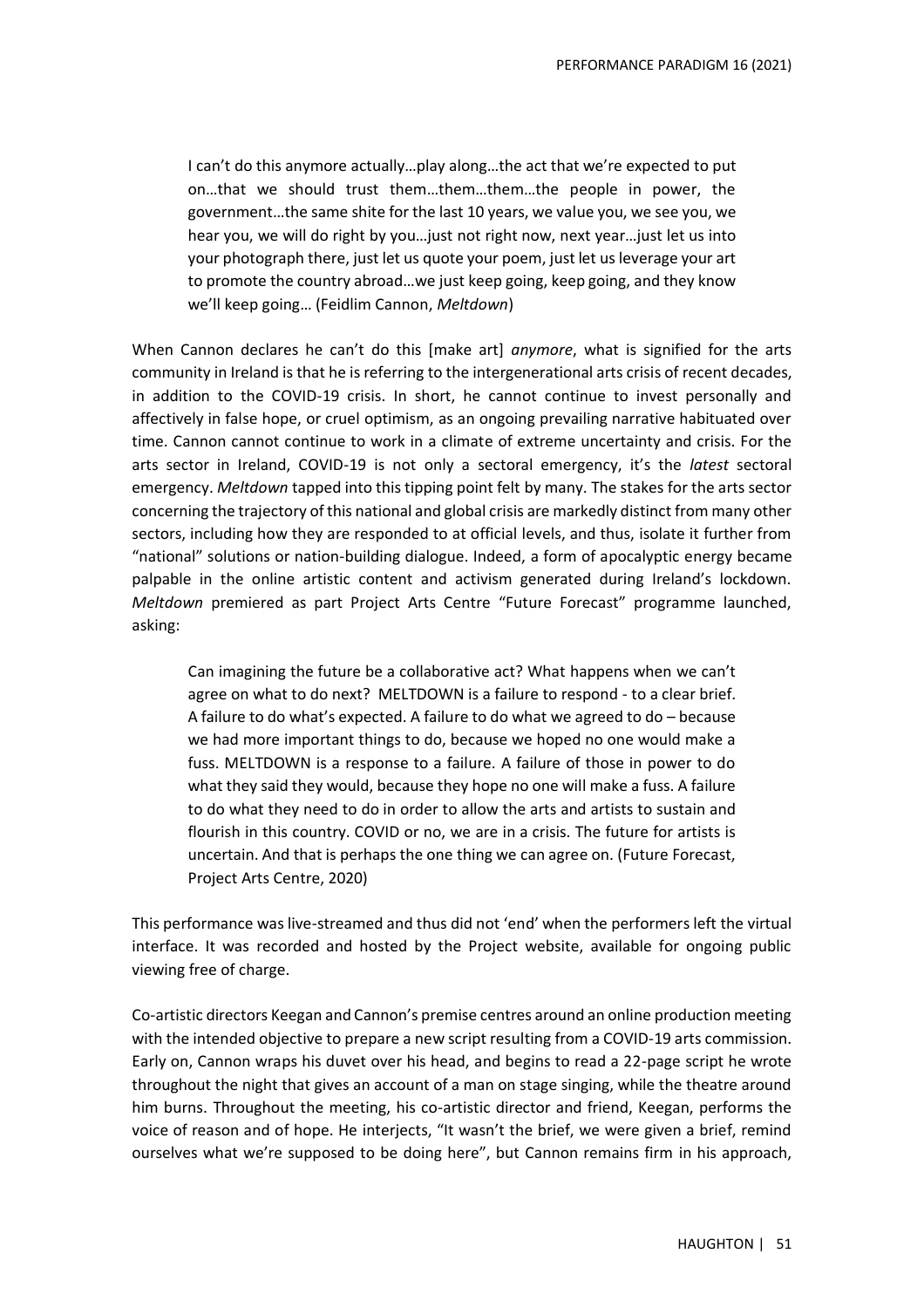retorting "yeah well I can't see any hope" (Brokentalkers *Meltdown*, 2020). Keegan reiterates the consequences if they do not produce work that corresponds to the brief; "we are running the risk of not getting paid if we put this forward…I need the money". Mentioning "the money" comes soon after he mentions homeschooling with his children and doing the grocery shopping for his elderly parents. Clearly, a network of vulnerable people are reliant on him and by extension, the survival of the arts sector. Cannon however, has gone past the point of compromise, and it is perhaps this point of no-return that has become more reflective of the sector collectively in recent months. He states, "When I look into the future, I see the decimation of an entire industry. So I think the tone is appropriate. … I don't want to make a piece of work that says everything's going to be ok…it's not as if we weren't struggling before all of this." Like so many artists and workers, Keegan looks to how the individual may survive the system, clearly too exhausted to put further energy into changing the system, "No but we have to adapt, we have to look at how we're making our work and we have to be able to change… We have to be able to respond to what's going on." Keegan's response may initially appear as pragmatic and reasonable, but examined against the backdrop of the "lost decade", Mullally's contention that "Politeness has got the arts community nowhere. Year after year, artists are demeaned, tossed aside, exploited and ignored" (*Irish Times* 2020) is a more convincing position. However, in that shared space of pent-up frustration, stress, anxiety and worry, articulating the potential death of the sector operates as more of a release than a threat. *Meltdown* faced the dragon, and breathed out some fire of its own.

*Meltdown*'s towering impact for its digital audience was an expression of kindness; it did not provide false hope or cruel optimism that the sector would recover, but it did perform strength and solidarity. It did not make promises or threats, but it did create space for the distinct, overlapping, and at times contradictory affective emotions and possibilities confronted by the arts sector and wider communities. It acknowledged and addressed the painful narratives of many generations who have committed to working in the arts sector, despite regular infrastructural deficits that come with a personal price. In so doing, it propelled many viewers to further support sectoral advocacy at local and national levels with the shared objective of reclaiming its place in the national agenda and stage of belonging. *Meltdown* articulates the imminent questions at the centre of this arts crisis: how can theatre art manifest and make meaning when the physical performance space is empty and the live audience prohibited? How might we imagine and re-imagine artistic endeavours when the act of mass gatherings can cause further outbreaks of the virus? The digital sphere is a significant strand of this debate, but it is reliant on access to WIFI and technology. Economically, it lacks the commercial spill-over generated by live performance events. Phenomenologically, the digital sphere may be a useful strand for communication and dissemination of content but it is not a substitute for the actual live encounter, personally, physically or professionally. If it were a convincing substitute, there would not be ongoing societal challenge to the rules of lockdown and the public would be fully satisfied with birthdays, social events, weddings, funerals and all communications to occur online permanently. In Ireland, this is certainly not the case.

COVID-19 arts commissions, like most COVID-19 funding, asked for solutions, for better infrastructure, for online content to pad the vacant hole of live cultural experience, and of course, for reassurance and positivity for the future. These are short-term and 'Plan B'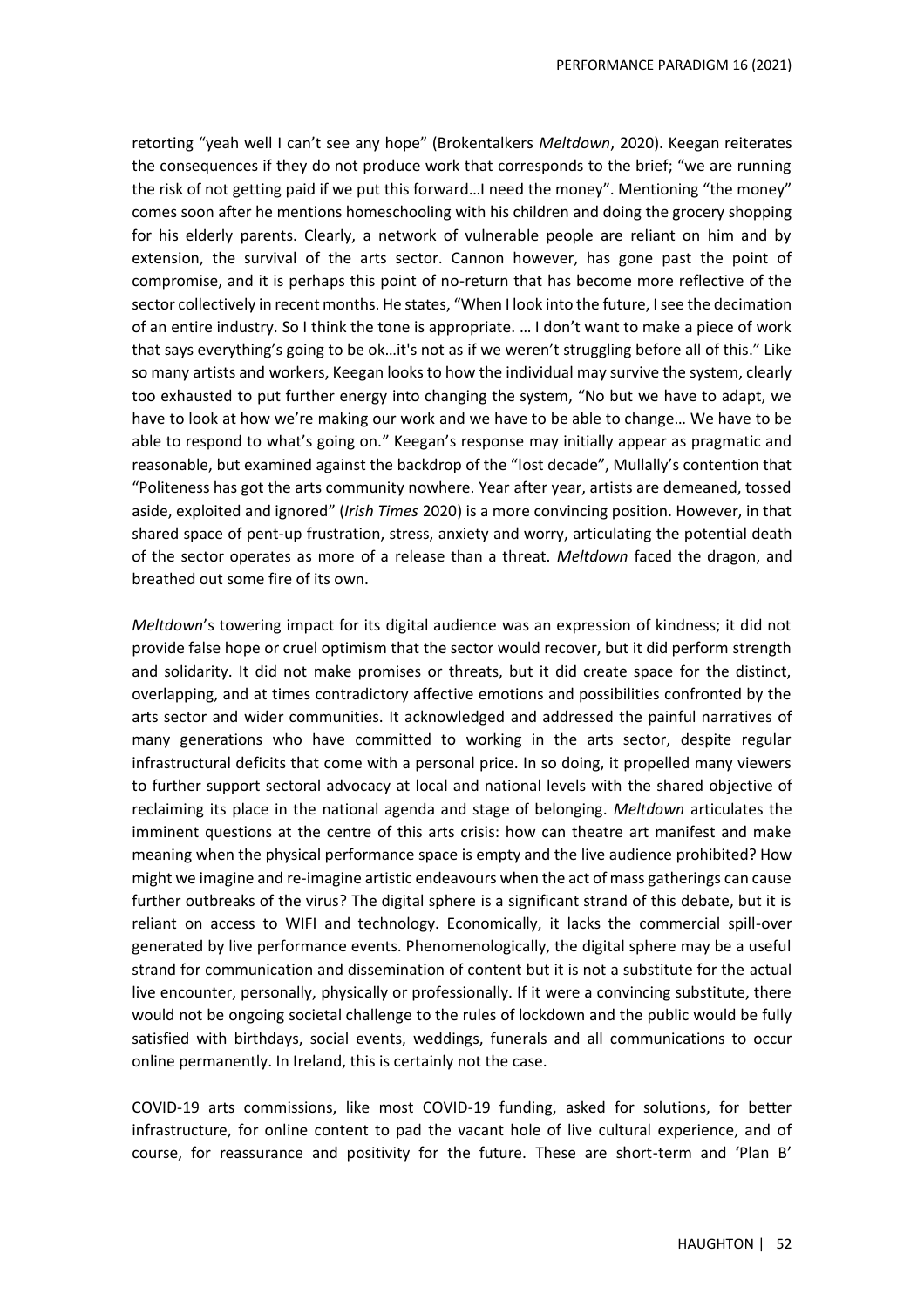commissions, intended to keep the cultural fabric intact until societies and economies may return to 'business as usual', if that happens. There is nothing necessarily wrong with these messages, and indeed, often these messages are required to keep society from descending into chaos. Yet, the arts sector's response to the impact of the pandemic and the problematic support package announced by Minister Madigan on 3 April 2020 propelled a shift in arts discourse widely and swiftly, as outlined in this essay's introduction. The NCFA published its 13 point "National Arts Recovery Plan" on 27 May 2020, outlining the immediate emergency funding of €20 million required for sectoral stabilisation, as well as a suite of initiatives relating to tax incentives, insurance, building rates, and capital investment that could inject stability into the sector, paving the way for a recovery. On 16 June 2020, Bloomsday (see Bloomsday Festival) an Taoiseach at the time (the Prime Minister) Leo Varadkar and Minister Madigan announced €25 million in extra support for the Arts and Culture Sector, in addition to the initial funding of €1 million offered in April (Department of Culture, Heritage and the Gaeltacht, 16 June 2020). This represents a 24-fold increase in emergency funding within a three month period. Two weeks later, a new coalition government formed heavily dependent on the participation of the Green Party, a political party whose goals and objectives regularly align with those promoted by the majority of the arts sector. As part of this change in government, Green Party TD Catherine Martin became the new Minister for Tourism, Culture, Arts, Gaeltacht, Sport and Media.

#### **Conclusion: Change, or Loose Change?**

An injection of "pocketmoney" (Mullally, *Irish Times*, 2020) on 3 April 2020 did not appease the arts sector. This sectoral challenge to the state emergency package, or refusal to wear this shade of green jersey, can be theorised as an act of radical kindness by rejecting the latest offer of false hope. This false hope, in the contemporary Irish context, arguably encourages arts workers to attach themselves to the future promises that Berlant warns of. Instead, the sector must strategize for a different kind of future. This paradigm shift is most evident in the voluntary advocacy led by the NCFA, which drew from European and Irish research to document the major economic, social, and cultural value that the arts sector contributes to society and thus, harshly critiqued the reduced state investment in recent years. Online performative interventions by individual artists and organisations, such as Brokentalkers' *Meltdown*, furthered this momentum by capturing the historical and current pressures informing the affective economy of the arts in Ireland, particularly for those who are too professionally precarious to critique state policies in case they suffer further consequences to the modest funding or opportunities currently available.

At this point of conclusion it may seem out of place to ask how did the arts sector come to occupy such a precarious position in the first instance, and yet, this question is deeply relevant. The global momentum of neoliberalism and its impact on arts and culture is critiqued widely by leading scholars globally and by no means specific to the Irish arts sector (Diamond, Varney, Amich 2017; Harvie 2013; Harvey 2005). However, further specific Irish context can illuminate the power relations informing this ongoing crisis. In a 2013 discussion paper commissioned by the NCFA and conducted by Dr Tara Byrne, she traces the historical issues pertaining to arts leadership within government, suggesting that the Ministry for Arts is not valued as strategically important and thus, politicians offered the ministry have little influence on the national agenda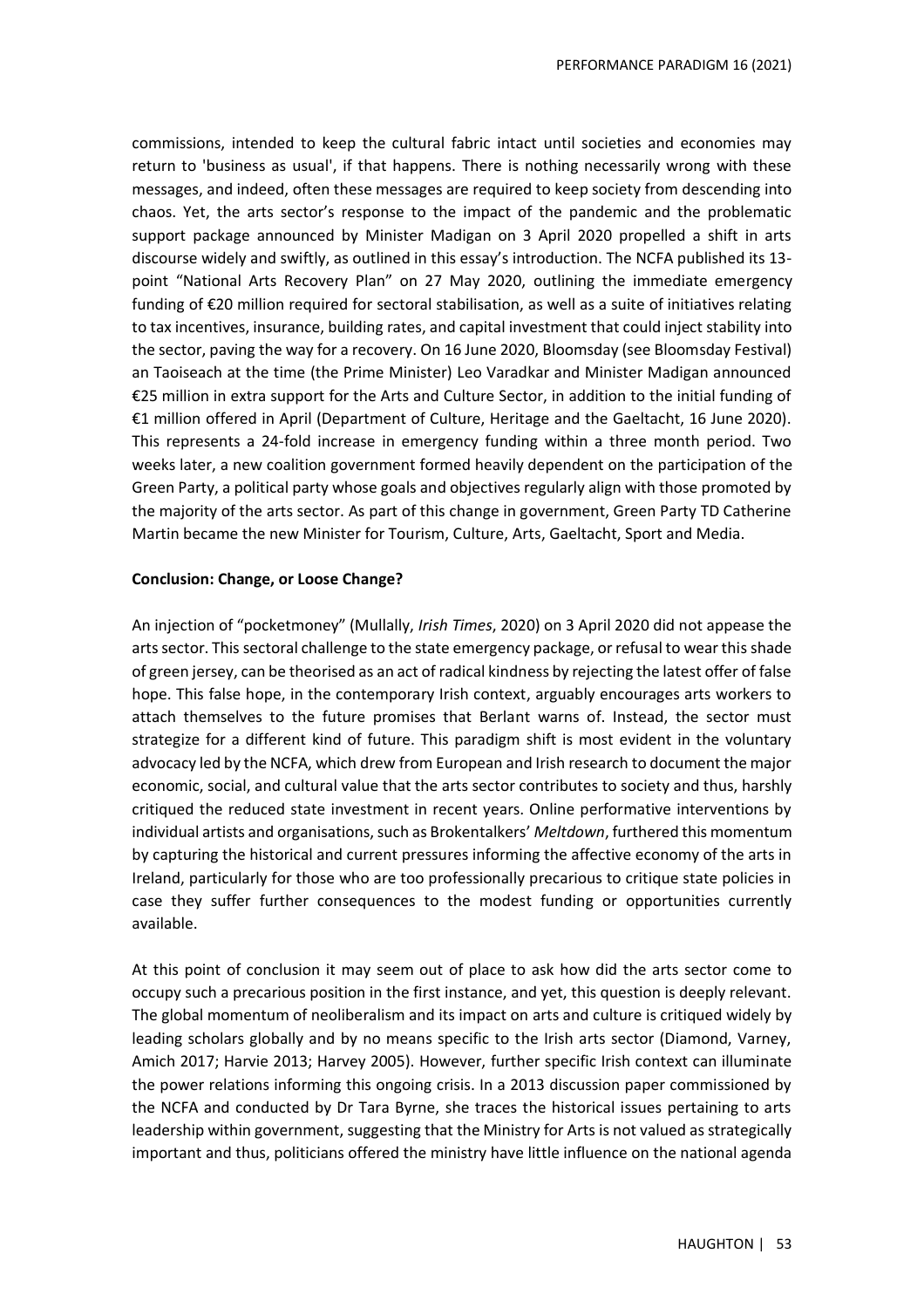(Byrne 'Discussion Paper, 2013). Her analysis reviews the various politicians who have inhabited the arts ministries, finding them ill-qualified for the role, with the exception of Michael D. Higgins, Ireland's current President and a former Minister for the Arts, Culture and the Gaeltacht (1993-1997). Byrne's report analyses wider public commentary that suggests the role of Arts Minister is handed to those considered less capable or effective, detailing how "the career path of a new culture minister was cast in "a negative light', represented a "a poisoned chalice", "the end of the political road" and was the "last step before departure from the Cabinet" (Bacik, 2008 and Byrne 4-5). In short, the arts ministry is conceived of and interpreted as a demotion. Byrne reviews the "downward career trajectory of six (former) arts and culture Ministers following their departure (none was awarded another ministry and three resigned from politics)"(5).

However, on 27 June 2020, a new tripartite coalition government formed. A former English and Music teacher, Catherine Martin of the Green Party has furthered the national conversation regarding the role of arts to Irish society. Within weeks of her appointment, Deputy Martin established task forces to examine the night-time economy and the arts and culture recovery. Their report "A Life Worth Living" recommends a Universal Basic Income (UBI) pilot targeted at the arts (Martin "We can protect our artists"), recently approved (Crowley 2021). Interim funding was also announced, including: €10 million pilot Performance and Production Support Package, €3 million TV Drama Fund, €10 million Culture Fund, and further capital funding of up to €6 million to accelerate the redevelopment and renewal of National Cultural Institutions (Department of Culture, Heritage and the Gaeltacht, 24 July 2020). In total, "The additional monies allocated in this Jobs Stimulus package bring the Arts Council's total allocation this year to €105 – some 40% higher than in 2019" ('Jobs Stimulus', Dep of Culture, Heritage and the Gaeltacht'). Furthermore, the coalition government announced its first budget for the coming year on 13 October 2021. This budget includes record funding of €130 million for the Arts Council, with a further €50 million support package for live entertainment (Department of Culture, Heritage and the Gaeltacht, 2021 Budget). The state dialogue delivering this groundbreaking economic support for the arts speaks to the role of the arts in the crises of nationhood once more. However, this government is new, dependent on a tripartite coalition constituted by fundamentally oppositional political beliefs, and many doubt its long-term stability.

To conclude, this essay perhaps finds more questions than answers at this point of major social crisis, tragedy and potential transformation. The analysis finds that the arts sector performed radical kindness to their own community by a collective refusal to accept the initial emergency package and a rejuvenated advocacy approach. However, there is a wider question pertaining to the viability of this strategy in the medium and long-term. Performing radical kindness for many artists and organisations includes the production of creative work to provide meaning, comfort, sustenance, stimulation and escape for communities during these multiple interconnected economic, ecological, social and biological crises, irrespective of funding models. Yet, will continuing to provide one's artistic service, without proper pay, appropriate working conditions or any assurances of change, contribute to the normalisation of exploitation in the arts sector? Or perhaps, does it situate the role of the arts as something fundamentally outside of everyday economies, whereby the need to be creative is inherently ontological, evidenced throughout millennia in its various legacies from cave art to Greek amphitheatres, which will always find new ways to manifest and provide meaning despite fresh challenges? Perhaps the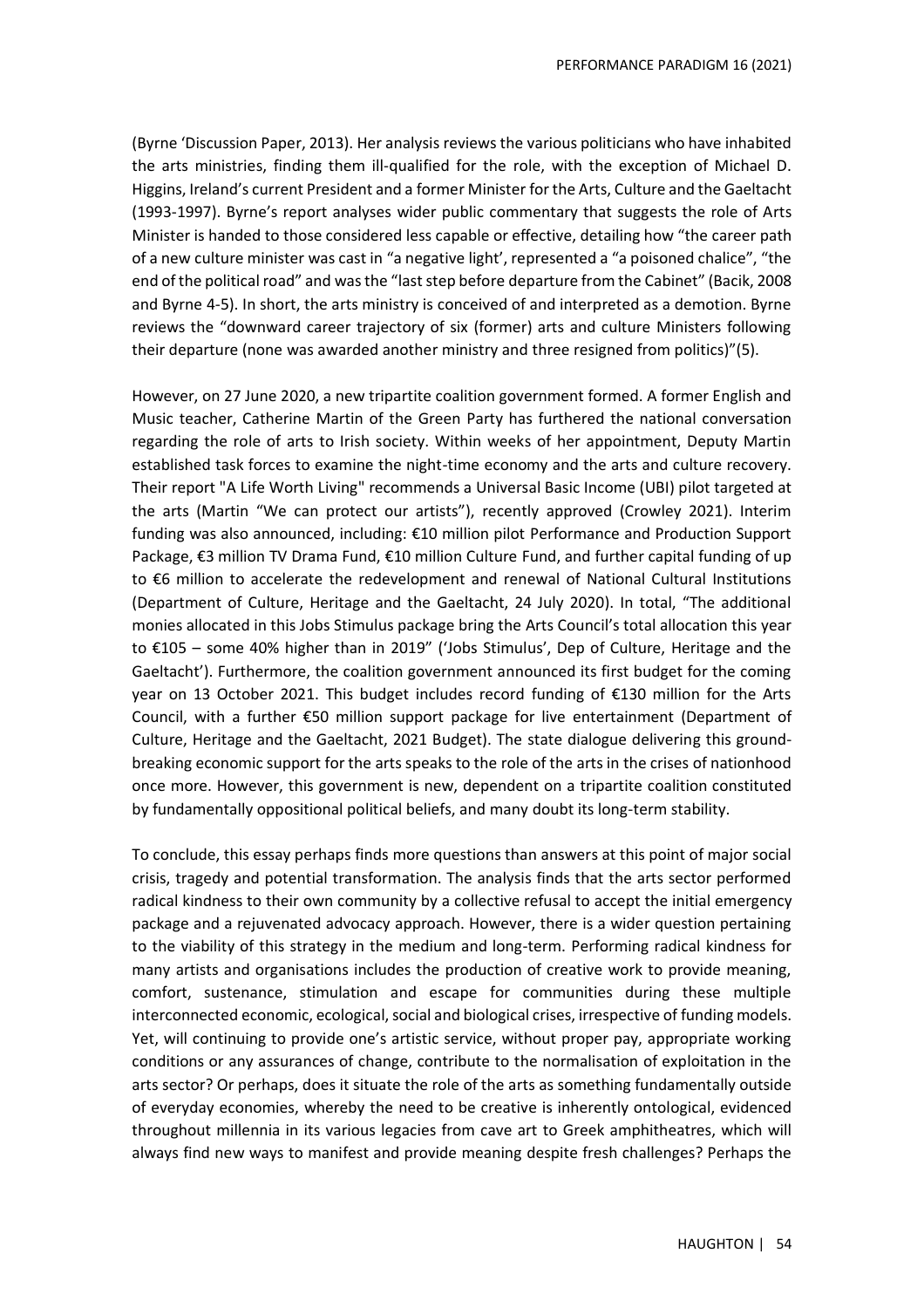answer to all is yes, and the challenge will be learning how to accept and navigate the contradictions that this presents. As the arts sector struggles to survive ecologically and economically one hundred years on from the national struggle to survive politically, the arts community in Ireland is involved in rigorous debates concerning how the state values the sector and the potential ways to strengthen the ground on which to work, as an artist in the twentyfirst century.

#### **Notes**

1. Una Mullally, 'Politeness has got the arts community nowhere', Irish Times, 13 April 2020: https://www.irishtimes.com/opinion/una-mullally-politeness-has-got-the-arts-community-nowhere-1.4227335. Accessed 22 April 2020.

#### **Works Cited**

- Berlant, Lauren. 2010. "Cruel Optimism." In *The Affect Theory Reader*, edited by Melissa Gregg and Gregory J. Seigworth. Duke UP.
- Bloomsday Festival online, states 'Bloomsday celebrates Thursday 16 June 1904, the day depicted in James Joyce's novel Ulysses. The day is named after Leopold Bloom, the central character in Ulysses:<http://www.bloomsdayfestival.ie/about>

Brokentalkers.<https://brokentalkers.ie/>

\_\_\_\_\_\_\_\_\_\_\_\_\_\_\_\_\_\_\_\_\_\_\_\_\_\_\_\_\_

- Byrne, Tara. 2013. "A Discussion Paper on the Four Founding Campaign Objectives of the NCFA." National Campaign for the Arts Colloquia 2013[: http://ncfa.ie/ncfa-colloquia-overview/](http://ncfa.ie/ncfa-colloquia-overview/)
- Cannon, Feidlim, and Gary Keegan. 2020. *Meltdown* (12:53 minutes) by Brokentalkers. Available to view on Facebook as part of Project Arts Centre's 'Future Forecast' programme: [https://www.facebook.com/watch/?v=558966221483009.](https://www.facebook.com/watch/?v=558966221483009) Meltdown is also available to view on Vimeo:<https://vimeo.com/425551714>
- Central Bank. 2018. "The Banking Crisis: A Decade On." [https://www.centralbank.ie/news/article/the](https://www.centralbank.ie/news/article/the-banking-crisis-a-decade-on-ES12Sept2018)[banking-crisis-a-decade-on-ES12Sept2018](https://www.centralbank.ie/news/article/the-banking-crisis-a-decade-on-ES12Sept2018)
- Connolly, Catherine. 2020. Quoted in "Cognitive Dissonance." 14 May, 2020. *Journal of Music*  [https://journalofmusic.com/news/cognitive-dissonance-ministers-response-arts-crisis](https://journalofmusic.com/news/cognitive-dissonance-ministers-response-arts-crisis-criticised-during-arts-debate)[criticised-during-arts-debate](https://journalofmusic.com/news/cognitive-dissonance-ministers-response-arts-crisis-criticised-during-arts-debate)
- Crowley, Sinead. 2021. 'Basic income guarantee pilot scheme for the arts sector.' 1 June 2021, RTE: https://www.rte.ie/news/ireland/2021/0601/1225437-arts-income-pilot-scheme/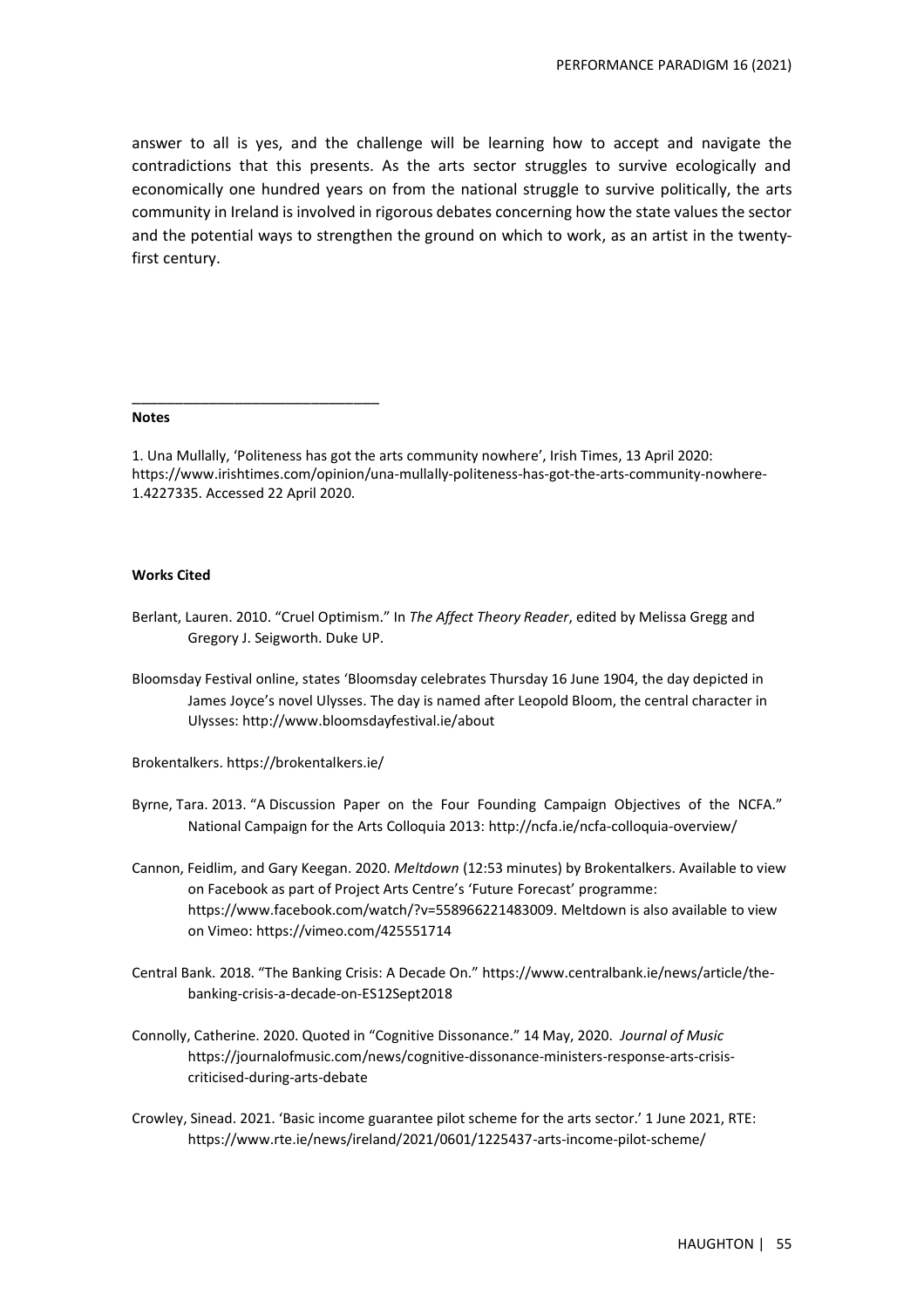Decade of Centenaries. 2012. https://www.decadeofcentenaries.com

- Department of Culture, Heritage and the Gaeltacht. 2020. "Minister Madigan announces measures to support artistic and cultural life during COVID-19 emergency." 3 April, 2020. https://www.chg.gov.ie/watch-minister-madigan-announces-measures-to-support-artisticcultural-life-during-covid-19-emergency/
- 2020. "Taoiseach & Minister Madigan announce €25M extra Covid support for Arts & Culture." 16 June, 2020. https://www.chg.gov.ie/taoiseach-minister-madigan-announce-e25m-extra-covidsupport-for-arts-culture/
- 2020. "Jobs Stimulus Statement by Catherine Martin TD." 24 July, 2020. https://www.chg.gov.ie/jobsstimulus/
- 2020. "Budget 2021." 14 October, 2020. https://www.gov.ie/en/press-release/602e9-budget-2021 ministers-martin-and-chambers-announce-strong-suite-of-support-measures-for-tourismculture-arts-gaeltacht-sport-and-media/
- Department of the Taoiseach. 2020. "Madigan and Donohoe launch measures to support Ireland's artistic and cultural life during COVID-19 Emergency." 3 April, 2020: https://www.gov.ie/en/press-release/4a2325-madigan-and-donohoe-launch-measures-tosupport-irelands-artistic-and/
- Diamond, Elin; Varney, Denise and Candice Amich. 2017. Performance, Feminism and Affect in Neoliberal Times. Basingstoke: Palgrave Macmillan.
- Foster, Kenneth. 2018. *Arts Leadership: Creating Sustainable Arts Organizations.* London, New York: Routledge.
- Future Forecast. 2020. Programme developed by Project Arts Centre in collaboration with journalist Una Mullally. https://projectartscentre.ie/future-forecast-online/
- Gregg, Melissa and Gregory J. Seigworth. 2010. "An Inventory of Shimmers." In *The Affect Theory Reader*, edited by Melissa Greig and Gregory J.Seigworth, 1-20. Durham: Duke University Press.
- Harvey, David. 2007. *A Brief History of Neoliberalism.* Oxford: Oxford University Press.
- Harvie, Jen. 2013. *Fair Play: Art, Performance and Neoliberalism.* Basingstoke: Palgrave Macmillan.
- Irish Constitution. 1937. *Bunreacht na hÉireann.* http://www.irishstatutebook.ie/eli/cons/en/html
- Li, Eric. 2018. "The Rise and Fall of Soft Power." *Foreign Policy.* 20 August, 2018: https://foreignpolicy.com/2018/08/20/the-rise-and-fall-of-soft-power/
- Martin, Catherine. 2020. "Green Party Deputy Leader and Teachta Dala for Dublin Rathdown." https://www.greenparty.ie/people/catherine-martin/
- --- 2021. "We can protect our artists by covering their basic living costs." Thejournal.ie. 20 March 2021. https://www.thejournal.ie/readme/universal-basic-income-catherine-martin-5385399- Mar2021/
- --- 2020. National Campaign for the Arts. 2020. "General Election 2020." 24 January, 2020. http://ncfa.ie/2020/01/24/general-election-2020/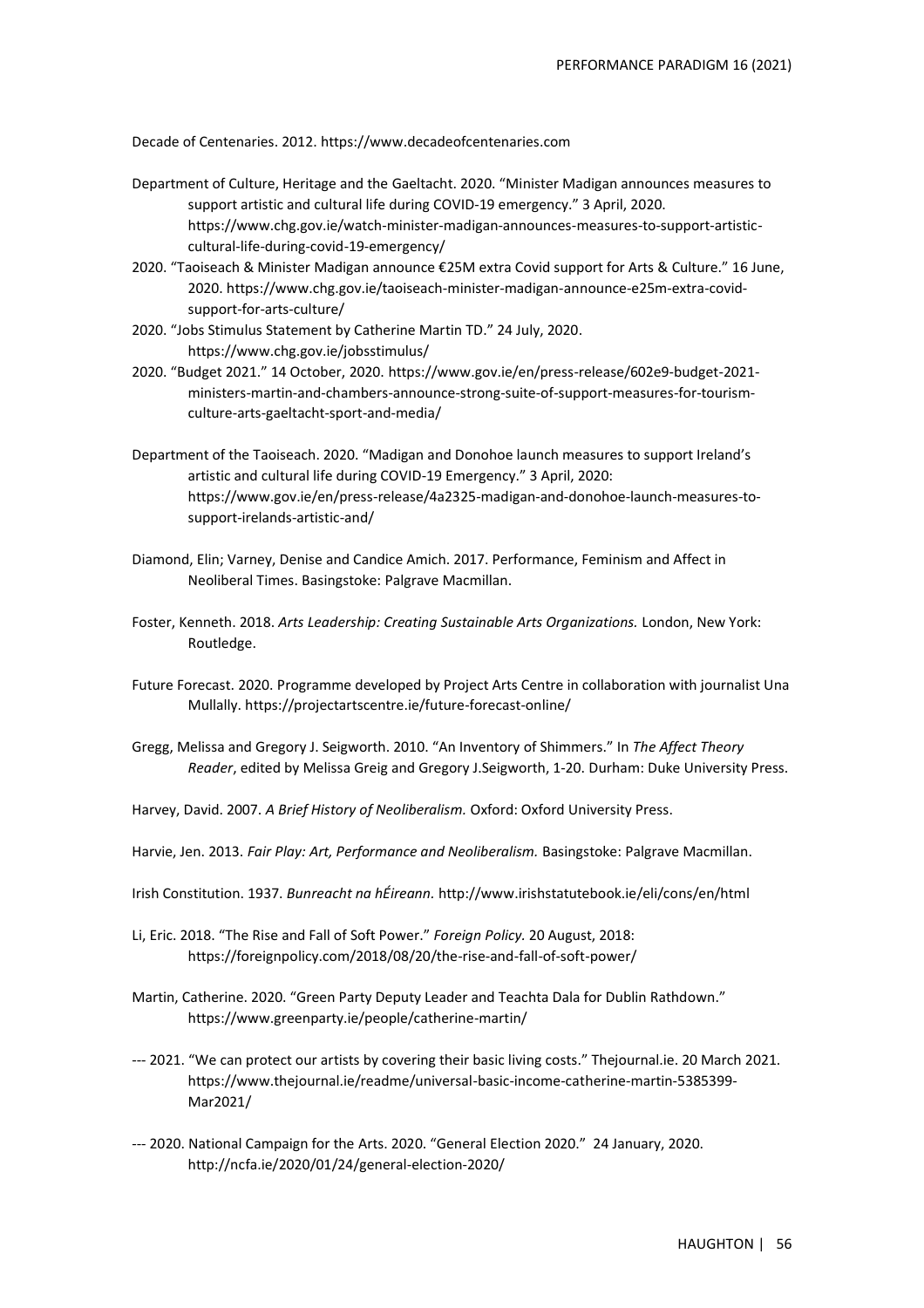--- 2020. "News." 3 April, 2020. http://ncfa.ie/2020/04/03/press-release-ncfa-dismayed-by-the-lack-ofvision-shown-by-the-department-of-culture-heritage-the-gaeltacht-in-relation-to-the-arts/

Negri, Antonio; Hardt, Michael. 1999. "Value and Affect." *boundary 226* (4): 77-88.

- O'Hagan, John. 2016. "Objectives of arts funding agencies often do not map well on to societal benefits." *Cultural Trends 25* (4): 249-262.
- O'Toole, Emer. 2019. " 'No Propoganda But.' Art, Aesthetics, Activism and THEATREclub's Ireland Trilogy." *Contemporary Theatre Review 29* (4): 364-383.
- O'Toole, Fintan. 2018. "Has Ireland Had a Lost Decade?" *Irish Times.* 6 January, 2018 https://www.irishtimes.com/opinion/fintan-o-toole-has-ireland-had-a-lost-decade-1.3332699
- Oxford English Dictionary online. 2020. 'hope' 1a: https://www-oedcom.libgate.library.nuigalway.ie/view/Entry/88370?rskey=YIGDcg&result=1#eid
- Performance Paradigm. 2020. Call for Papers, 16 (2021): https://www.performanceparadigm.net/index.php/journal/announcement

Scioli, Anthony and Henri Biller. 2009. *Hope in the Age of Anxiety.* Oxford: Oxford University Press.

- Taylor, Cliff. 2016. "The green jersey merchants haven't gone away." *Irish Times.* 11 June, 2016: https://www.irishtimes.com/opinion/the-green-jersey-merchants-haven-t-gone-away-1.2680177
- Theatre Forum. 2018. "Review of Pay and Conditions in the Performing Arts in 2018." https://www.theatreforum.ie/forum-notice/review-of-pay-and-conditions-in-the-performingarts-in-2018/
- Thisispopbaby. 2020. "Response." 6 April, 2020. https://www.facebook.com/thisispopbaby/photos/a.127783678569/10158476548058570/
- UPLIFT Petition, 2020. #ARTSBLACKOUT Boycott the COVID-19 Arts Schemes, Demand Support for Arts Workers. This petition states "We, the practitioners of culture, are asking for the support of our peers, audiences, and allies alike as we stand together to pledge to boycott the recently announced Arts Council Covid-19 Crisis Response Award and the Culture Ireland Ireland Performs Initiative. We will not be applying to the schemes and we will not watch the outcomes of either award online." https://my.uplift.ie/petitions/instate-the-covid-19-paymentfor-all-artists-and-arts-workers-boycott-inadequate-covid-19-schemes. Link to full statement: https://docs.google.com/document/d/1jfgBZsVGteaA1yiMQKmD8jMxYIwSoVWHb6Jpd7ewBH M/edit.

MIRIAM HAUGHTON *is Director of Postgraduate Studies in Drama, Theatre and Performance at the National University of Ireland, Galway. Author of* Staging Trauma *(Palgrave, 2018), Miriam is also co-editor of* Legacies of the Magdalen Laundries *(Manchester UP, forthcoming 2020),* Radical Contemporary Theatre Practices by Women in Ireland *(Carysfort, 2015), and special issues of* Ilha Do Desterro *(2018) and*  Irish Theatre International *(2014). Her research has appeared in* Modern Drama, Contemporary Theatre